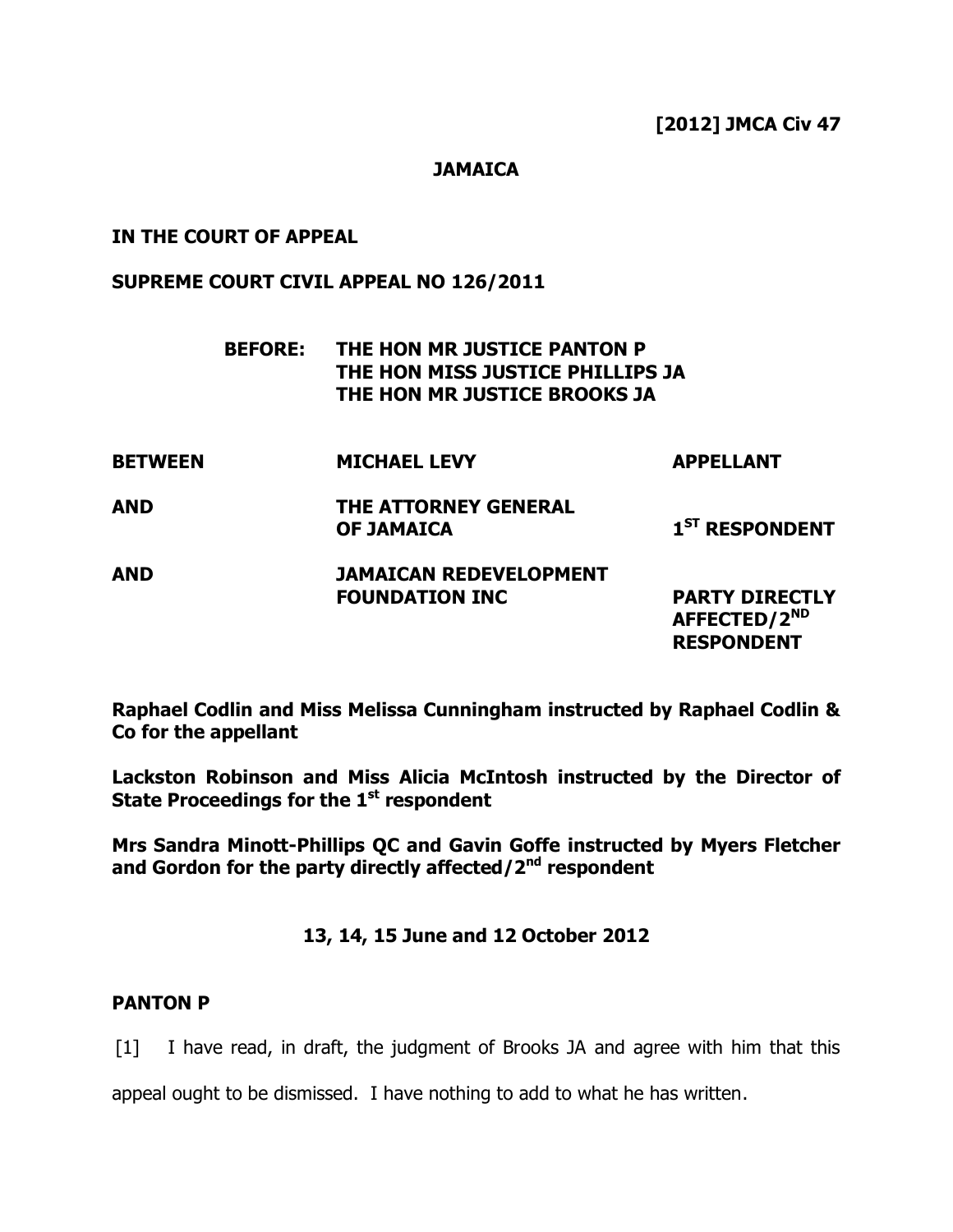#### **PHILLIPS JA**

[2] I too have read the draft judgment of Brooks JA. I entirely agree with his reasoning and conclusion.

#### **BROOKS JA**

[3] In the 1990s, there was a devastating meltdown of a large portion of the island's financial sector. A number of the institutions, therein, failed. On 30 January 2002, Jamaican Redevelopment Foundation Inc (JRF) acquired the bad-debt portfolios, or at least portions thereof, of some of the financial institutions that had experienced financial difficulties.

[4] The Minister of Finance gave his blessing to the acquisition. On 25 June 2002, in demonstration of his approval, the minister granted JRF exemption from the provisions of the Moneylending Act (the Act). That exemption particularly allowed JRF, not only to charge interest rates above that which the Act sought to constrain, but also to charge compound interest. JRF was, thereby, in that regard, placed on equal footing with the institutions that it replaced. The Minister of Finance granted further exemptions annually, thereafter, to JRF, from 2003 through 2008.

[5] Mr Michael Levy was one of the 23,000 debtors affected by JRF's acquisitions. In November 2008, he filed a claim in the Supreme Court asking for judicial review of the exemption orders. He sought to have them quashed on the basis that they were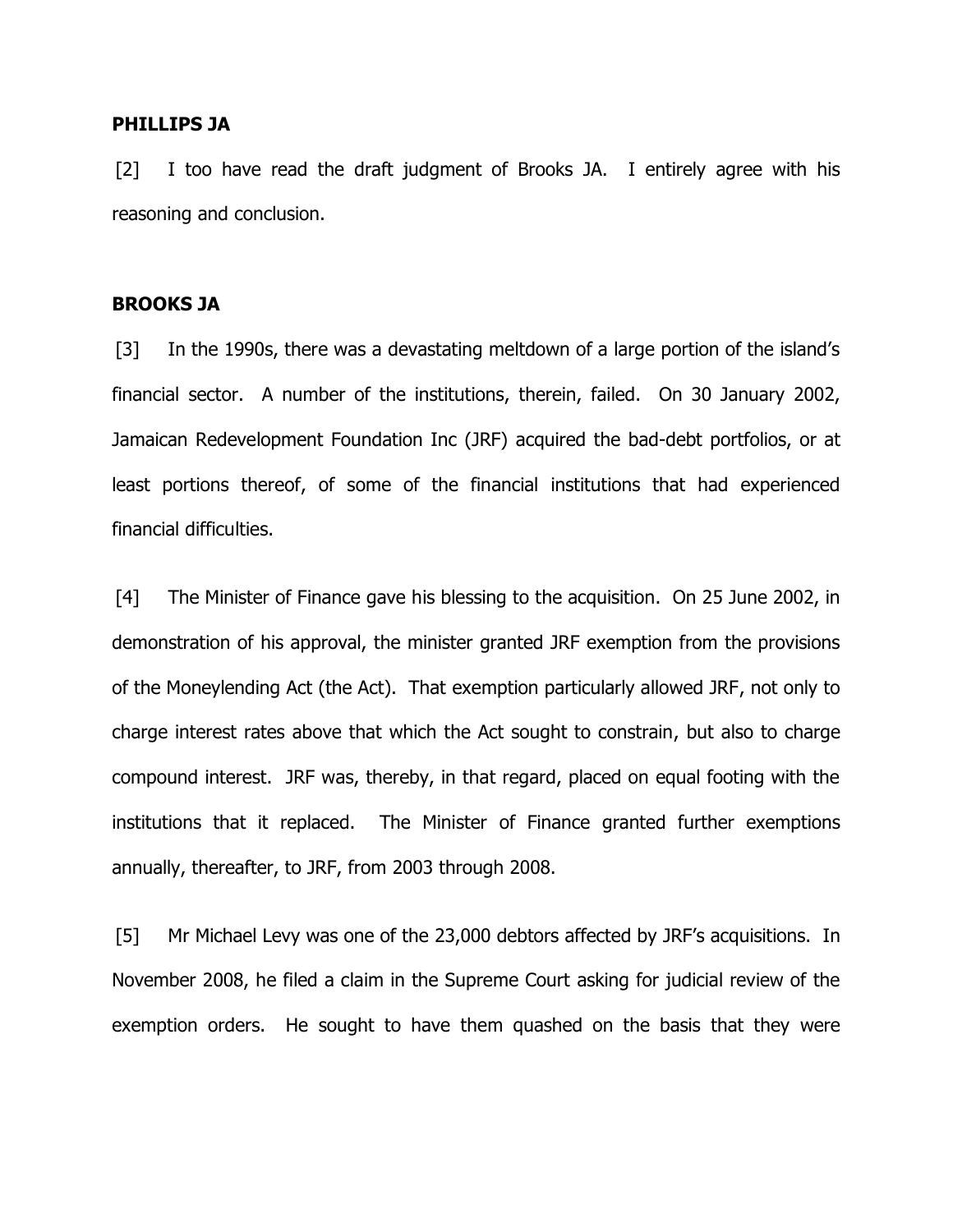unlawful. His main contention was that the exemption orders were not in the interest of the public and were, therefore, *ultra vires* the minister's remit under the Act.

[6] Mr Levy named the Attorney General of Jamaica as the respondent to the claim, however, the JRF was allowed to intervene as a party directly affected by the claim. Both resisted Mr Levy's claim.

[7] P. A. Williams J heard the application for judicial review and, on 6 October 2011, refused it. The learned judge ruled that the exemption order that affected Mr Levy was that granted on 25 June 2002. Accordingly, she ruled that his application had been made several years late. She found that he was not entitled to any relief by way of judicial review, as that would cause substantial hardship to JRF, which had relied on the validity of the order over the course of six years and had acted thereon.

[8] Mr Levy is aggrieved by that ruling and has appealed. The resolution of the appeal turns on the question of whether the annual exemption orders were by way of renewals of previous orders, or were in respect of transactions that were to have been conducted by JRF during the year for which each order was granted.

#### **The grounds of appeal**

- [9] Learned counsel for Mr Levy argued six grounds of appeal. They are:
	- "(a) The learned trial Judge erred, in law in allowing [JRF] to make use of and rely on Affidavits and exhibits which were handed to her ladyship at the hearing despite the Order of the Honourable Mrs. Justice N. McIntosh [as she then was] dated December 3, 2009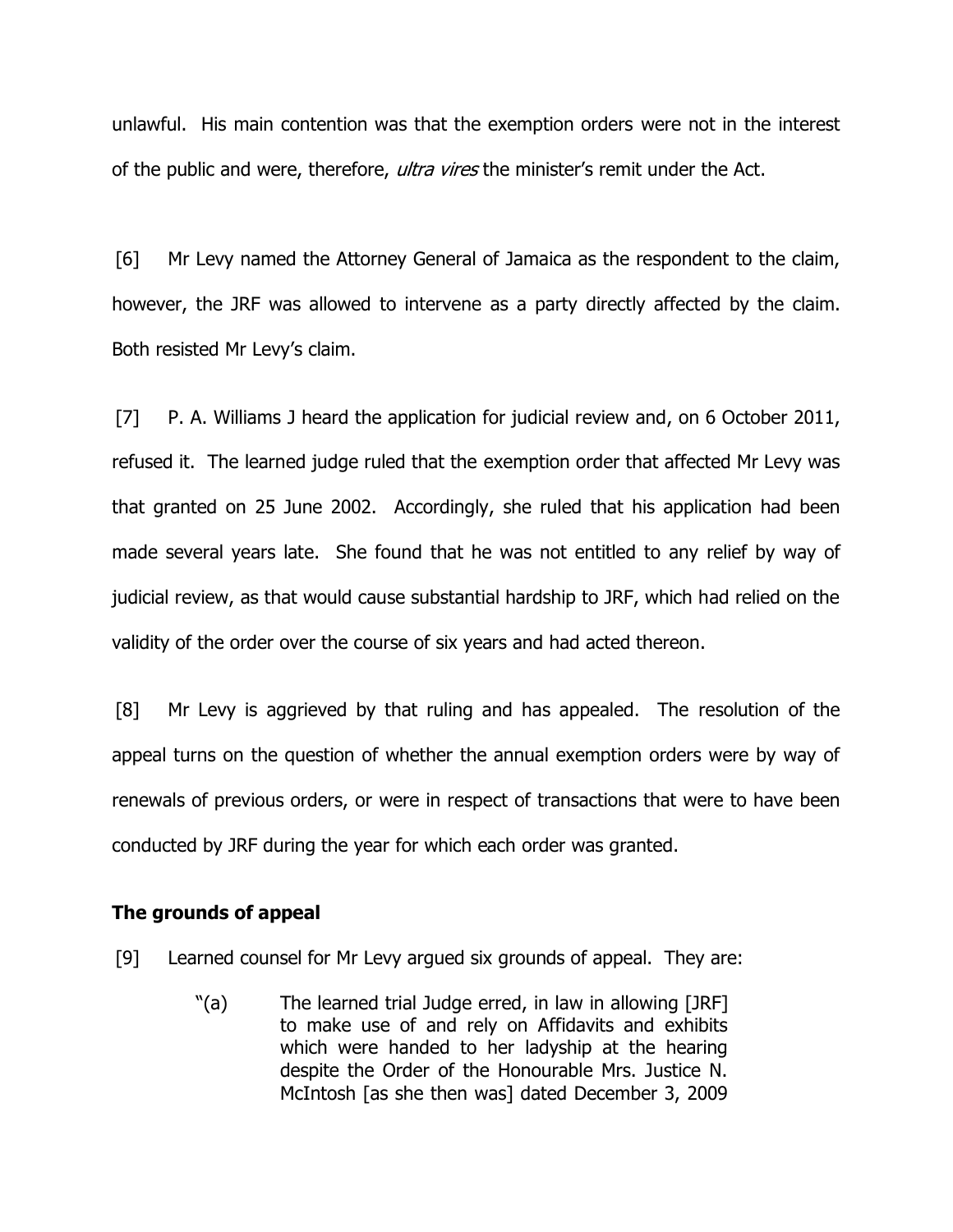which gave [JRF] a right to make oral submissions when the matter came on for trial but bestowed on it no right to file documents in the proceedings. This was prejudicial to the other parties who had no opportunity to respond to the documents and Affidavits.

- (b) The learned judge erred in finding that only the 2002 Exemption Order affected the Appellant circumstances where it is clear from the wording of the exemption and the subsequent actions of both [JRF] and the Minister that the clear intention was for each exemption to span the course of one year…
- (c) The learned judge erred when she found that [the order] in referring to 'loans made or acquired' sufficiently specified the loans to satisfy the requirements of section 14 of the Act which confers on the Minister a duty to specify the loan or contract that is being exempted in the Order granting the exemption….
- (d) The learned judge erred in making a finding that there was undue delay in bringing the application for which no good reason for doing so was shown….
- (e) The learned judge erred in concluding that only the 2002 exemption applied to the Appellant and that there was undue delay in bringing the application....
- (f) That the learned judge in evaluating the evidence before her failed to take into account important and unchallenged evidence that would have invariably lead [sic] to a conclusion contrary to the findings of the learned judge."

As grounds (b) and (e) overlap, those will be considered together.

# **Ground (a) – Allowing JRF to use affidavits and exhibits**

[10] The essence of the complaint made by this ground is that whereas rule 56.13(2)

of the Civil Procedure Rules 2002 (CPR) allows an interested party to either make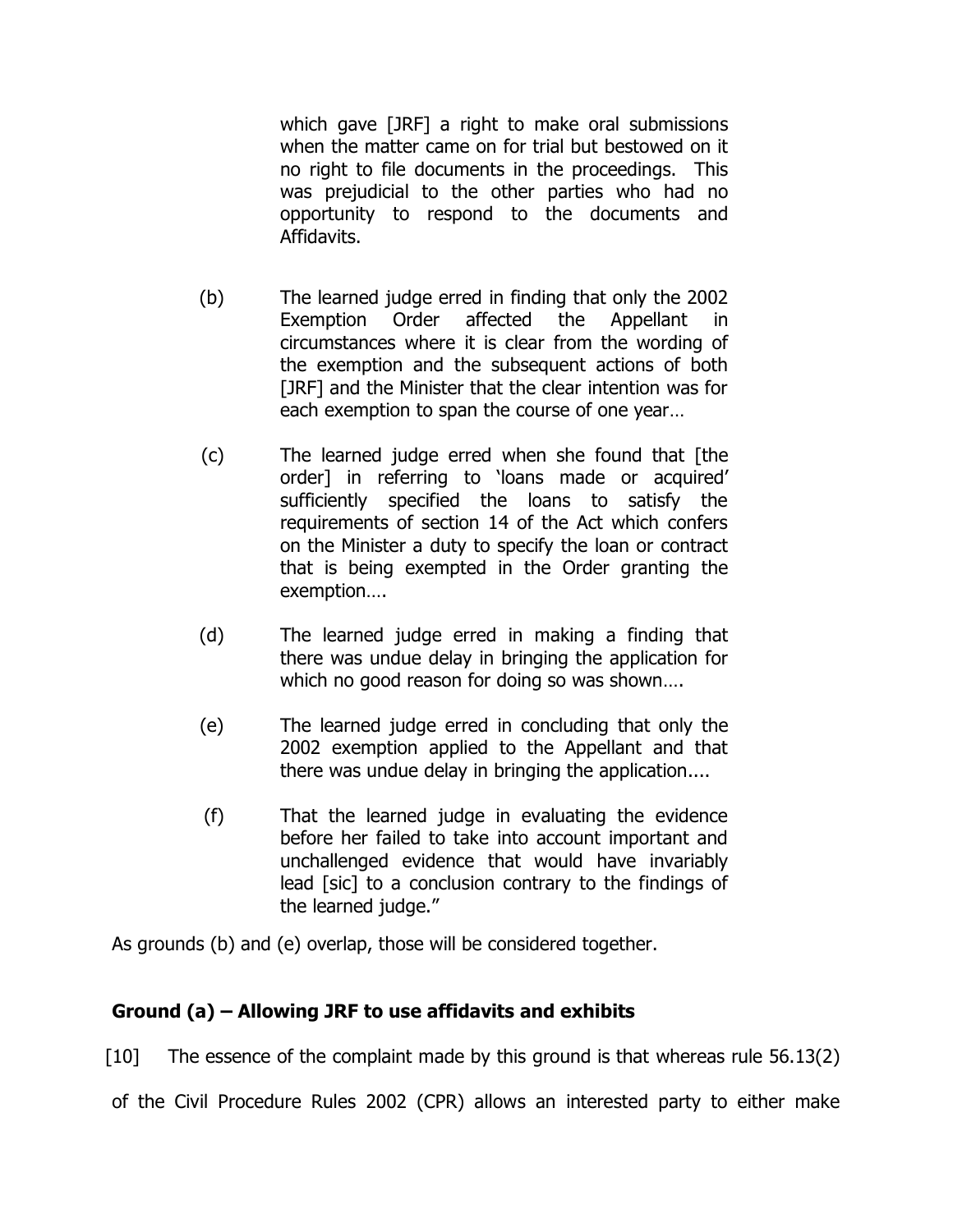submissions by a written brief or make oral submissions, Williams J, in disregard of the rule, allowed JRF to both rely on affidavits filed in the claim and make submissions. Mr Levy further complains that the use of the affidavits was in breach of rule 39.1(6) of the CPR. That rule stipulates the contents of the bundle that a claimant is to prepare for use by the judge at a trial.

[11] Rule 56.13 speaks to the procedure to be utilised at the first hearing of fixed date claims in claims for judicial review. In addressing the procedure concerning interested parties, the relevant portions of the rule state:

- "56.13 (1) At the first hearing the judge must give any directions that may be required to ensure the expeditious and just trial of the claim **and the provisions of Parts 25 to 27 of these Rules apply**.
	- (2) In particular the judge may
		- (a) make orders for
			- (i) witness statements or affidavits to be served;
			- (ii) cross-examination of witnesses;
			- (iii) disclosure of documents; and
			- (iv) service of skeleton arguments;
		- (b) …
		- (c) allow any person or body appearing to have sufficient interest in the subject matter of the claim to be heard whether or not served with the claim form;
		- (d) direct whether any person or body having such interest-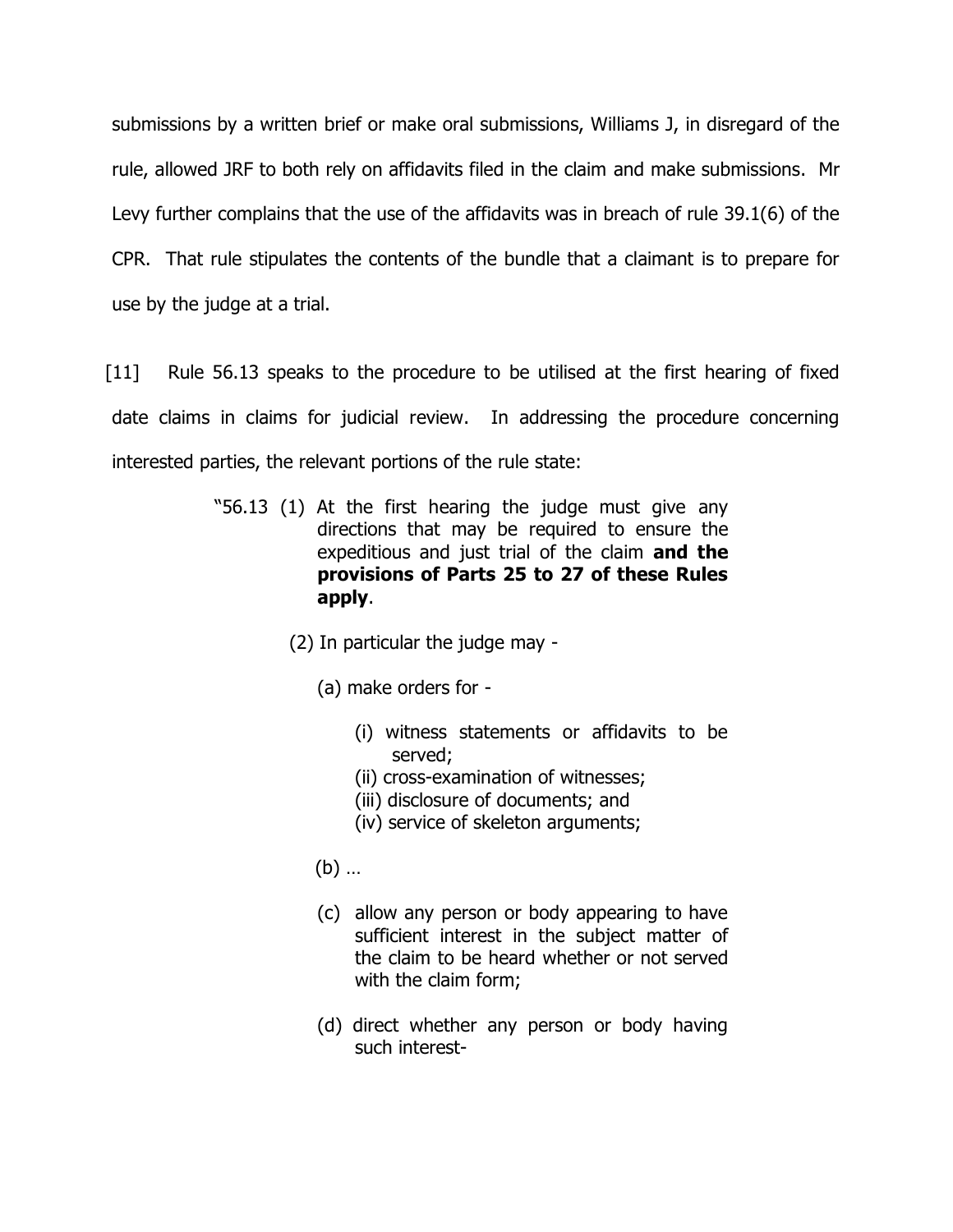- (i) is to make submissions by way of written brief; or
- (ii) may make oral submissions at the hearing; and…" (Emphasis supplied)

[12] Parts 25 through 27, referred to in rule 56.13, include the procedure relating to first hearings. The relevant powers granted to the court in these parts, include the power to make such orders as are necessary to ensure "full disclosure of all relevant facts prior to the [hearing of the fixed date claim]" (rule  $25.1(m)$ ). Rule  $27.2(7)$ stipulates that, "[a]t the first hearing, in addition to any other powers that the court may have, the court shall have all the powers of a case management conference". Those latter powers are detailed in part 26. Of particular relevance, in this regard, is rule  $26.1(v)$ , which allows the court, as part of its case management powers, to "take any other step, give any other direction or make any other order for the purpose of managing the case and furthering the overriding objective". It will be seen from this selection of the rules, that the Supreme Court has wide powers in managing fixed date claims in preparation for the final hearing.

[13] It is in this context that the orders made, as case management orders, must now be examined. On 3 December 2009, N.E. McIntosh J (as she then was) granted JRF permission to participate at the hearing of the fixed date claim. Her Ladyship went on to order as follows:

- "7. [JRF] to make **oral submissions** at the hearing.
	- 8. [JRF] to seek to be heard on its application dated December 3, 2009 before the Judge hearing the judicial review." (Emphasis supplied)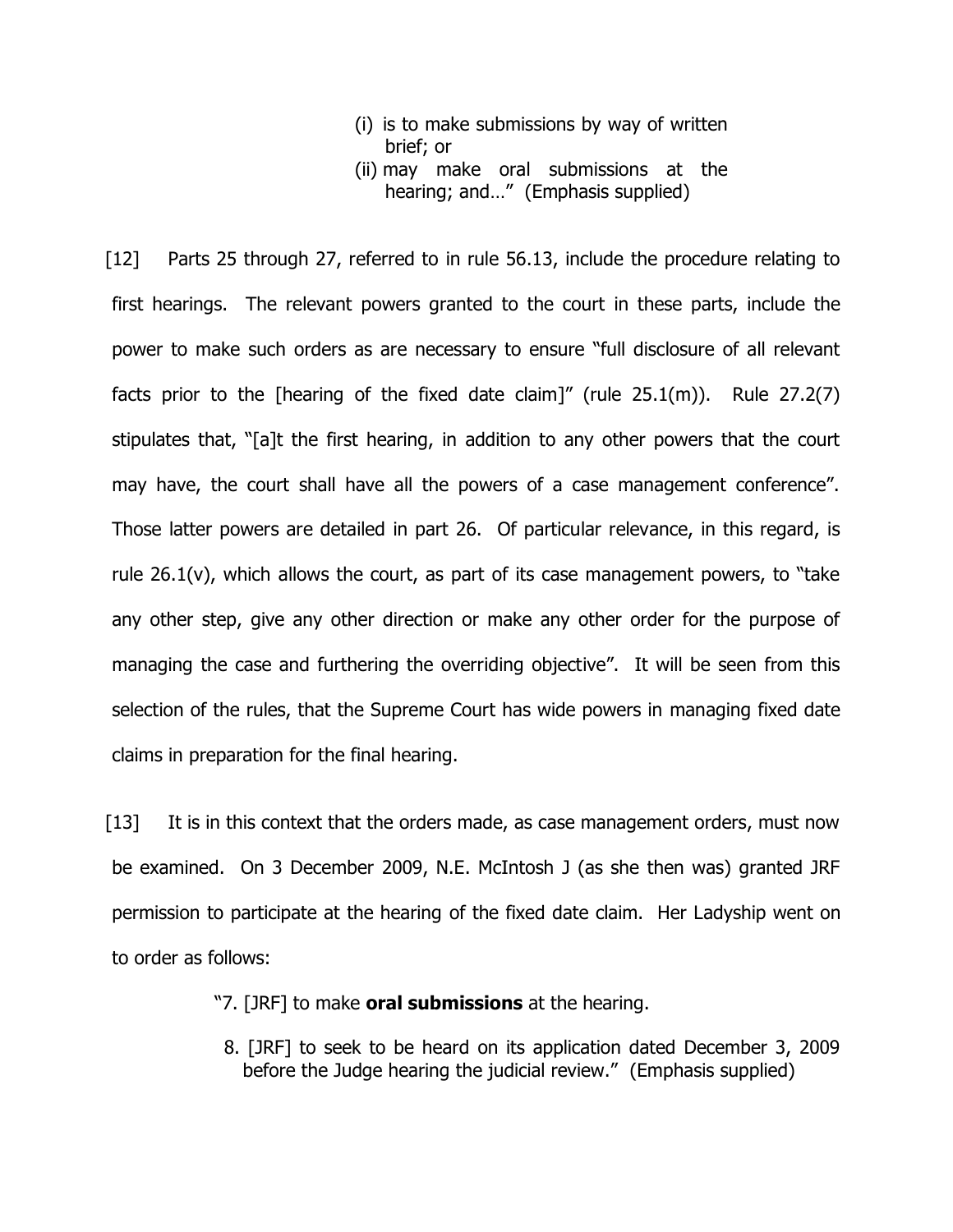Mr Codlin, on behalf of Mr Levy, laid great stress on the fact that oral submissions were authorised. In light of rule 56.13, learned counsel argued that this authorisation precluded the tendering of affidavits and written submissions.

[14] Mr Codlin's submissions do not, however, take into account that other orders were made by way of case management. Rattray J, on 25 January 2010, among other orders, granted JRF permission to file and serve affidavits and written submissions in advance of the hearing of the fixed date claim. The relevant orders are:

- "2. Permission granted to [JRF] and Kenneth Tomlinson [the receiver appointed by JRF in respect of Mr Levy's property] to take part in [sic] Application.
	- 3. Permission granted to [the Attorney General] and to [JRF] and Kenneth Tomlinson to file and serve Affidavits herein if necessary on or before  $29<sup>th</sup>$  January 2010, by 3:00 pm.
- 4. ...
- 5. Written submissions together with list of authorities being relied on to be filed and served on or before February  $5<sup>th</sup>$  2010 by 3:00 p.m."

[15] These orders amply demonstrate that JRF was entitled to make written submissions and to adduce evidence at the hearing of the fixed date claim. Mrs Minott-Phillips QC, for JRF, has also correctly pointed out that rule 56.15(1) and (2) of the CPR authorises an interested party to make written submissions. Rule 56.15(2) preserves the right of the court to make orders concerning the form that the submissions may take.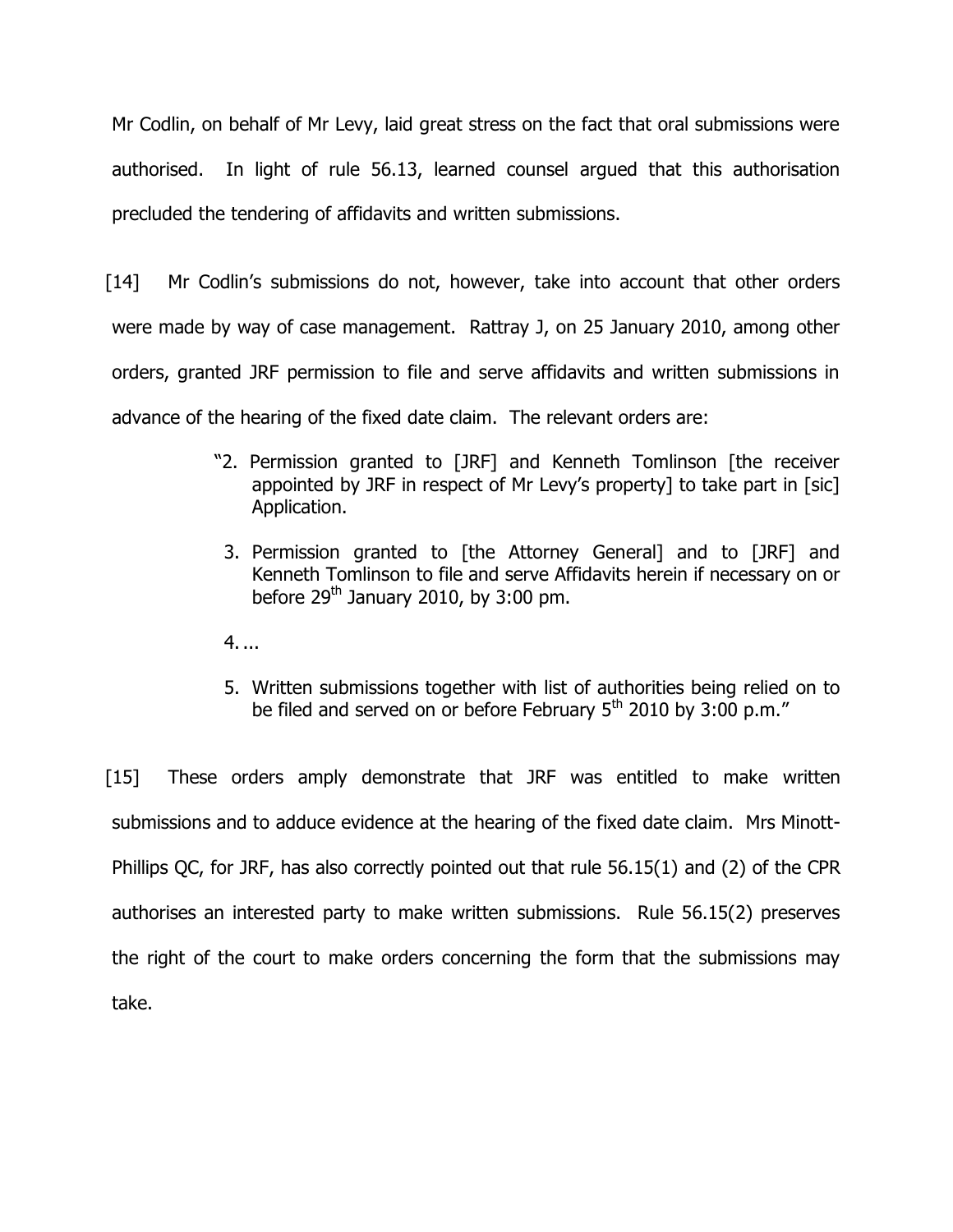[16] It is also noted that the documents admitted by Williams J, at the request of JRF, were certified copies of certificates of title and the relevant registered mortgage instruments signed by Mr Levy. The documents were admissible by virtue of section 13 of the Registration of Titles Act. That section mandates that all documents bearing the seal of the Registrar of Titles "shall be admissible in evidence without further proof". The documents were highly relevant to the substantive issue. Williams J cannot be faulted for having admitted them into evidence.

[17] In the circumstances, ground (a) must fail.

## **Grounds (b) and (e) – The relevant order for calculating the time for making the application for review.**

[18] These grounds encompass the crux of this appeal. Rule 56.6(1) of the CPR stipulates that applications "for leave to apply for judicial review must be made promptly and in any event within three months from the date when grounds for the application first arose". After her analysis of the exemption orders, Williams J concluded that the order, which affected Mr Levy, was made in 2002 and, therefore, Mr Levy was several years late in applying.

[19] Mr Codlin argued that the learned judge erred in that regard. He submitted that, in construing the minister's order, especially with regard to the tenure of its effect, "the court should give regard to the object and intent of the Minister as stated in the Order". Learned counsel argued that if the court was unclear as to the meaning of the order,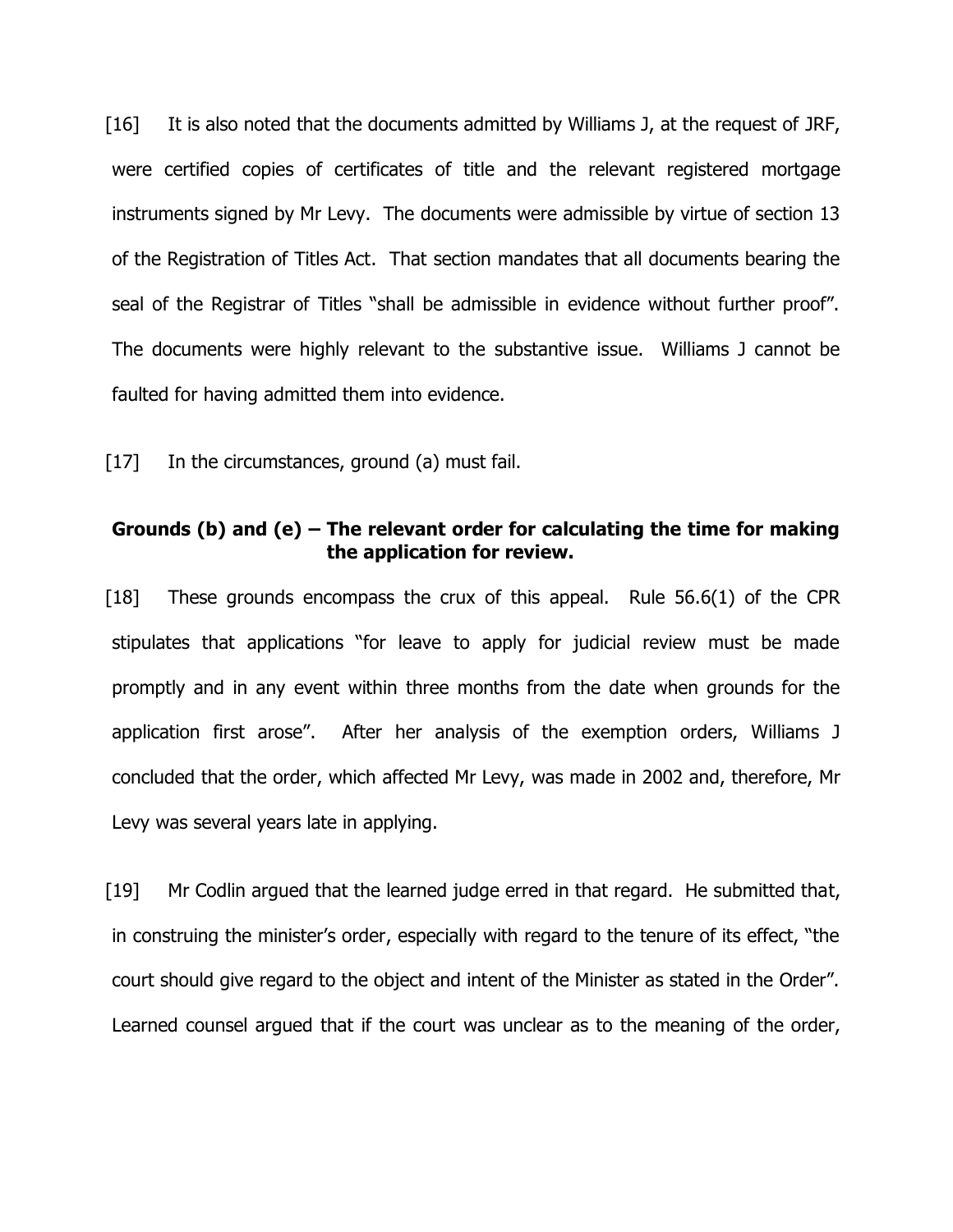"then assistance can be gathered from secondary sources as to what [the minister's intent] was" (page 5 of his written submissions).

[20] Mr Codlin pointed to certain factors which, he submitted, would aid interpretation of the order:

- (1) JRF only acquired loans in 2002, no loans were acquired between 2003 and 2008, being the period covered by the subsequent orders.
- (2) The minister did not intend to exempt any transaction falling outside the sale of [the bad debts].
- (3) The minister, who granted the exemptions up to 2007, stated under oath, during a 2009 commission of enquiry, that he had granted the yearly exemptions on the basis that the exemptions had to be renewed.
- (4) JRF's "application to the [m]inister was for a one-year exemption and thereafter it applied for extensions of the said exemptions on a yearly basis" (page 5 of his written submissions).

[21] The starting point of the analysis of this ground is an examination of the relevant portion of the exemption order that was gazetted on 25 June 2002. It states:

> "2. Loans or contracts entered into or security given for repayment thereof, being loans made or acquired by [JRF] or contracts entered into thereby or security given thereto (respectively) **within** one (1) year from and including that date [30 January 2002], are hereby declared **to be exempt from the provisions of the Moneylending Act**." (Emphasis supplied)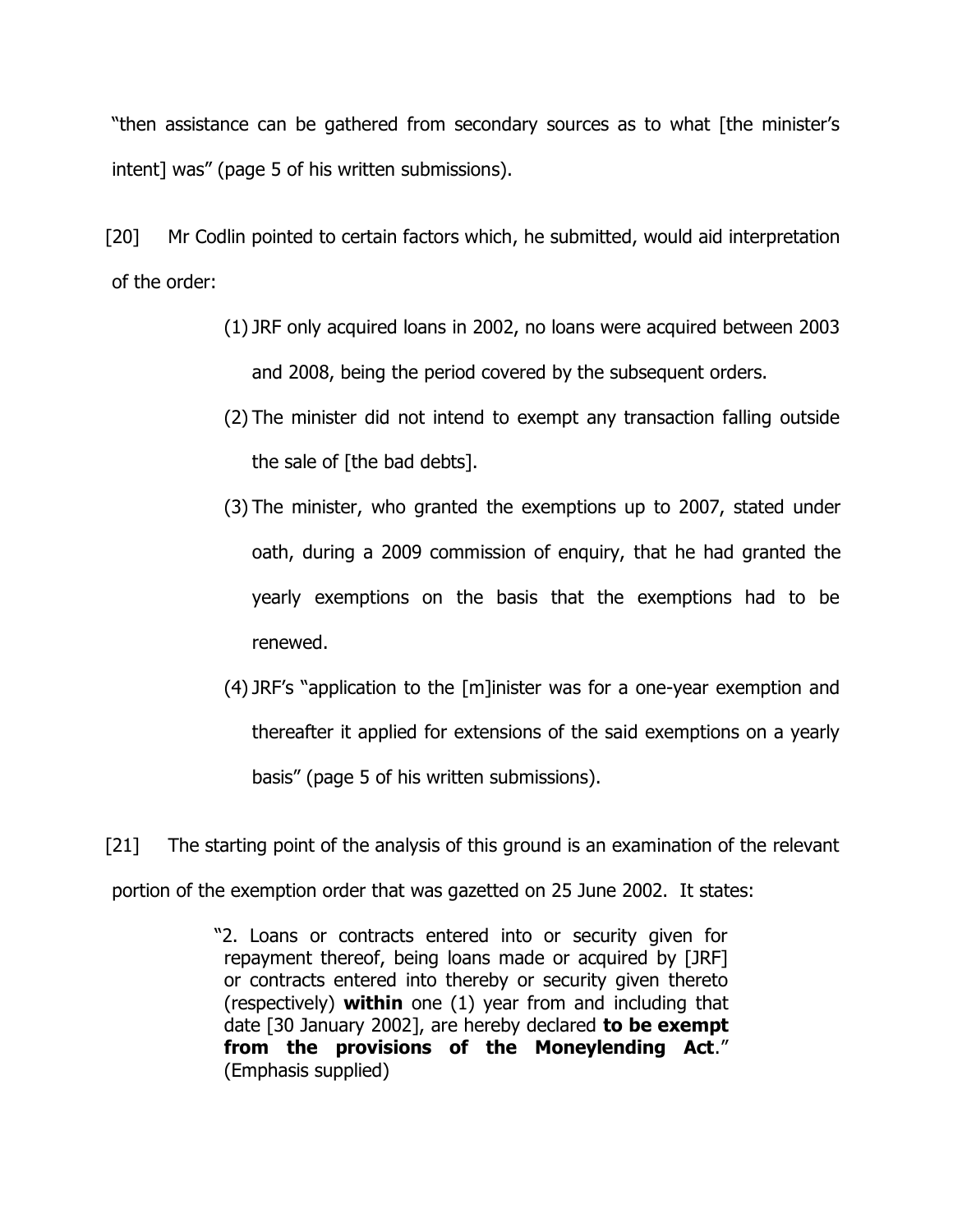[22] The minister's reason for granting the original exemption was stated by the then

minister at page 142 of the transcript of the commission of enquiry held in 2009:

- "Q: When you grant[ed] the exemption sir, I ask if you knew then that [JRF] was or was not a money lender?
- A: I granted the exemption on the advice that JRF had purchased the portfolio [of] bad debts.
- Q: Thank you, sir.
- A: No, I wasn't finished, sir. Having carried out their due diligence as to the bid they would put in, the offer they would make as to the portfolio which was held by FINSAC, FIS, Refin: That assessment was essentially based on the assumptions that whatever held for those institutions would hold for them."

[23] This reason was supported in an affidavit filed in this claim by Ms Nadine Wilkins,

the senior legal officer at the Ministry of Finance. The relevant paragraphs are set out

at page 200 of the record:

- "6. On May 8, 2002 Nunes Scholefield DeLeon & Co., Attorneys-at-Law acting on behalf of JRF wrote to the Financial Secretary requesting that JRF be exempted from the provisions of the [Act] pursuant to powers vested in the Minister under section 14 of the said Act.
- 7. The exemption was sought on the ground that most, if not all, the loans acquired were originally made on terms which did not comply with the [Act] as the original lenders were all automatically exempted under the Act by virtue of being licensed bankers and financial institutions.
- 8. In addition the exemption was sought on the ground that in order to obviate any challenges in the court to the acquisition and renegotiation of the loans and other receivables it was necessary that JRF be given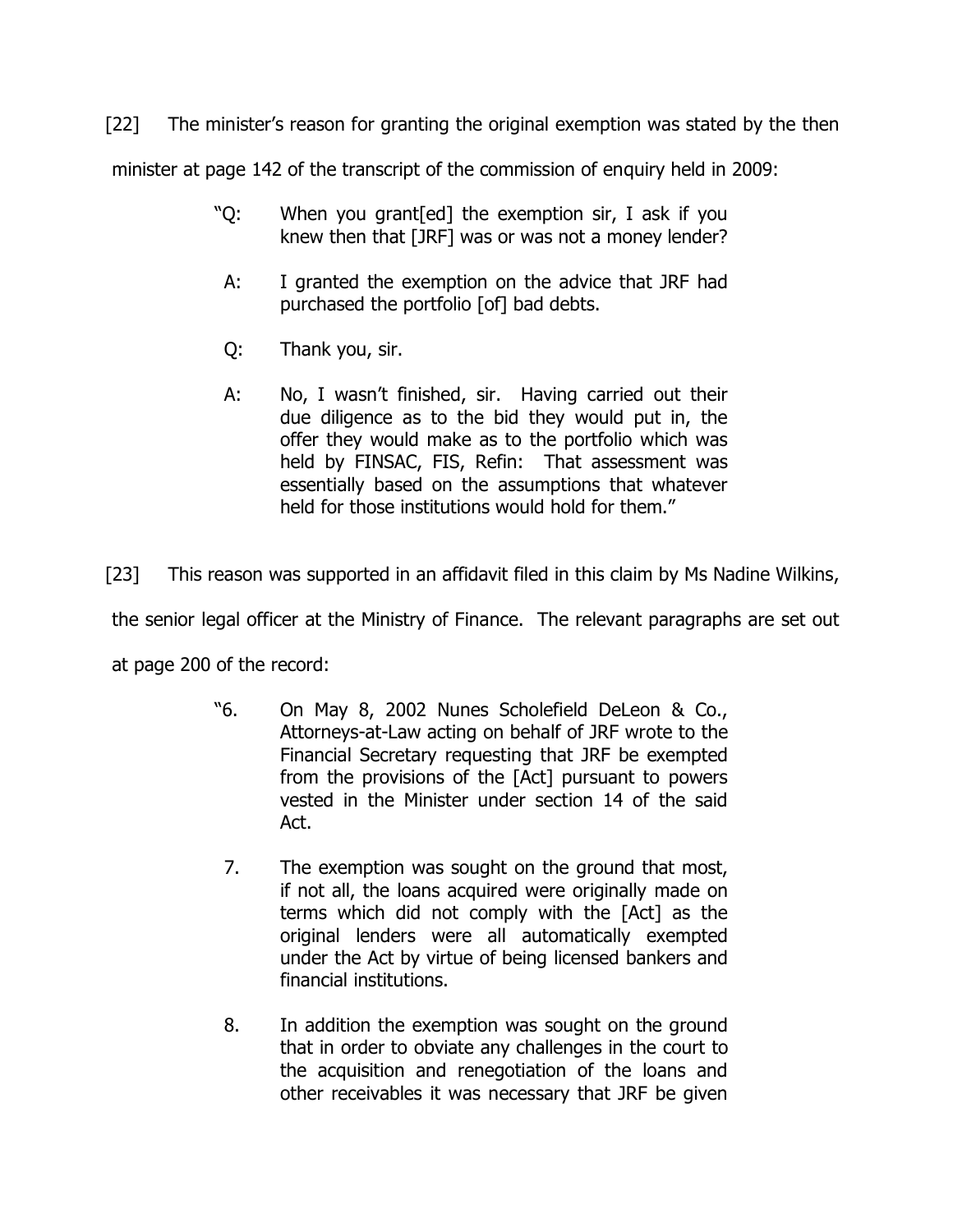adequate protection from any claims by borrowers arising in relation to the requirements of the [Act]….

9. By Order published in the Jamaica Gazette dated May 30, 2002 the Minister granted the exemption for a period of one year retroactive to 30<sup>th</sup> January, 2002. The Order is the Money Lending (Exemption) (Jamaican Redevelopment Foundation Incorporation [sic]) Order, 2002…"

For completeness, I should point out that the 30 May 2002 order was replaced by the 25 June 2002 order, mentioned above. The difference between the two orders is that the latter mentioned acquisitions by JRF. That aspect had been omitted from the former order. Acquisitions were mentioned in all the subsequent orders.

[24] There are two competing interpretations of the 25 June 2002 order. The first, as advanced by Mr Codlin, is that the loans and contracts, made or acquired etc by JRF, were exempt for a period of one year as designated by the order. The second, as advanced by Mrs Minott-Phillips as well as Mr Robinson for the Attorney General, is that the loans and contracts, made or acquired during the course of the year covered by the order, were permanently exempt.

[25] I find that the plain meaning of the order is that set out in the latter interpretation. The order does not state that the loans etc are to be exempt from the provisions of the Moneylending Act for one year from the effective date of the order. It states, instead, that the loans etc transacted within the year are to be exempt. No limit is placed on the exemption.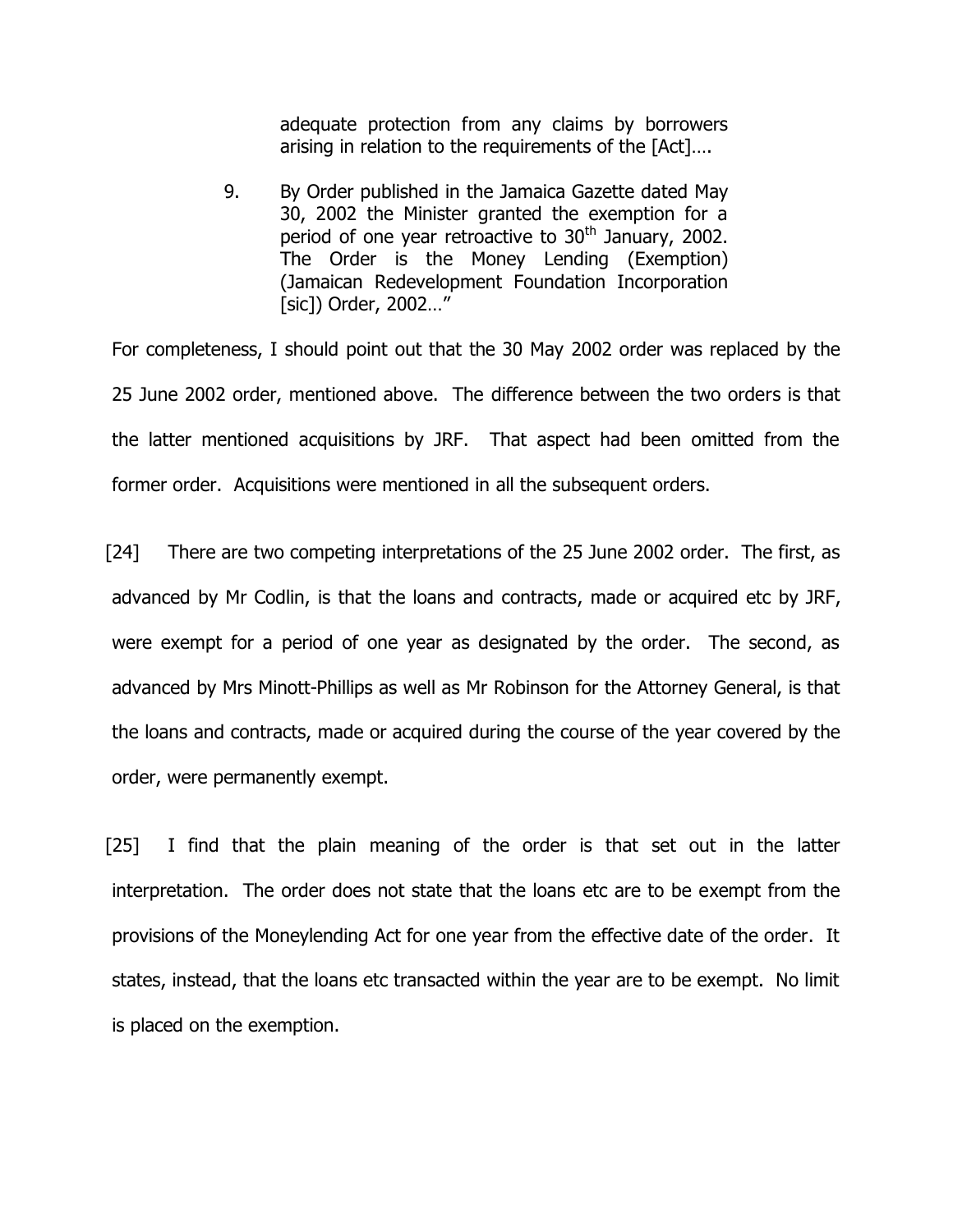[26] Admittedly, the order does not specifically state that the transactions are permanently exempt, but a fair reading of the order would give that interpretation. In addition, the nature of, at least some of, the transactions involved, do not lend themselves to short terms. In the instant case, Mr Levy first secured a loan from Eagle Commercial Bank Ltd in 1992. The mortgage securing that loan was up-stamped on a regular basis, because of his further indebtedness to the bank. That debt was among JRF's acquisitions in 2002.

[27] It would be naïve, at best, for the minister to have intended to place JRF on the same footing as Eagle Commercial Bank, insofar as interest factors were concerned, yet restrict that benefit to a year at a time. If renewal was uncertain, on Mr Codlin's interpretation, JRF's position would have been radically altered in the event, as occurred in 2009, that renewal was denied.

[28] No one could reasonably expect that individuals, who had such long-standing mortgage debts, would repay them in short order. It is more likely that those debts would be re-negotiated. It is the individual re-negotiations, as the years went by, which would have been the transactions that would benefit from the annual exemption orders. Mrs Minott-Phillips brought that latter concept to our attention during the course of oral submissions. I find it eminently sensible and a complete answer to Mr Codlin's aids to interpretation, with the exception of that concerning the former minister's testimony at the commission of enquiry.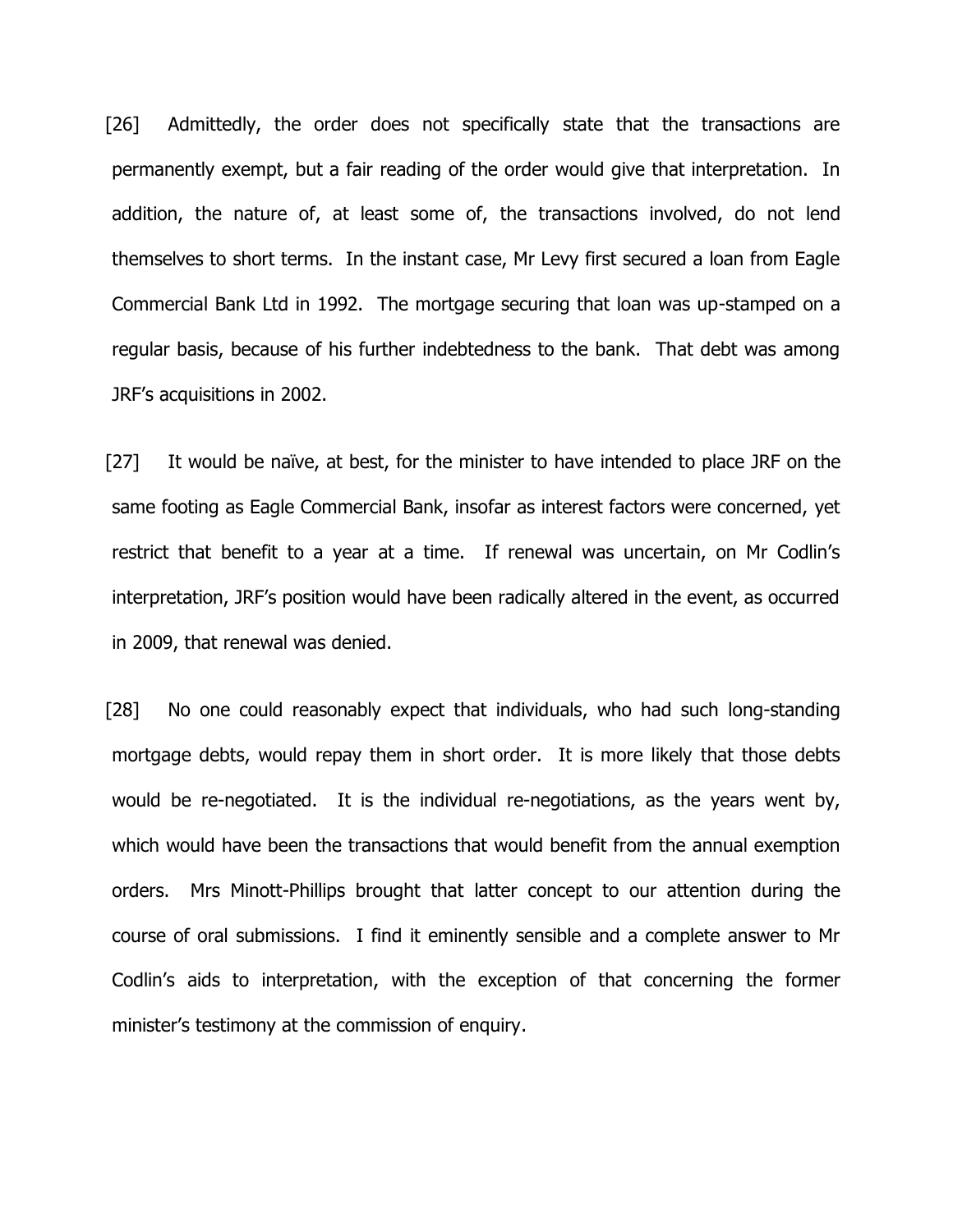[29] With respect to the former minister's testimony, the critical portion, for these purposes are the following questions and answers from the commission of enquiry. They are recorded at page 138 of the record of appeal:

- "Q: Thank you sir. Do you have any reason why you granted seven and not one [exemption order]?
- A: I gather  $-$  the lawyers told me that it's an annual exemption, it had to be renewed."

[30] The first renewal had been triggered by a letter from JRF's attorneys-at-law. That letter is dated 12 December 2002. It stated in part:

> "On behalf of [JRF] we are enclosing an application for the [25 June 2002] Order to be renewed for a further period of one  $(1)$  year from and including the 30<sup>th</sup> January, 2003."

The application itself said nothing more than the letter did. It was signed on behalf of JRF and simply applied "for the [25 June 2002] Order to be renewed for a further period of one (1) year from and including the  $30<sup>th</sup>$  day of January 2003".

[31] The Ministry's legal officer, Ms Wilkins, in her affidavit, simply stated that "subsequent exemptions were granted on the application of JRF" (paragraph 11 of her affidavit mentioned above). She mentioned that JRF had applied for renewal of the order.

[32] Mr Codlin placed much store by the use of the concept of "renewal" by JRF, the legal officer and the former minister. His conclusion, in his oral submissions, was that "[e]ach order lasted for just one year and the minister and all the players concluded that the order lasted just for one year". I respectfully disagree with Mr Codlin that the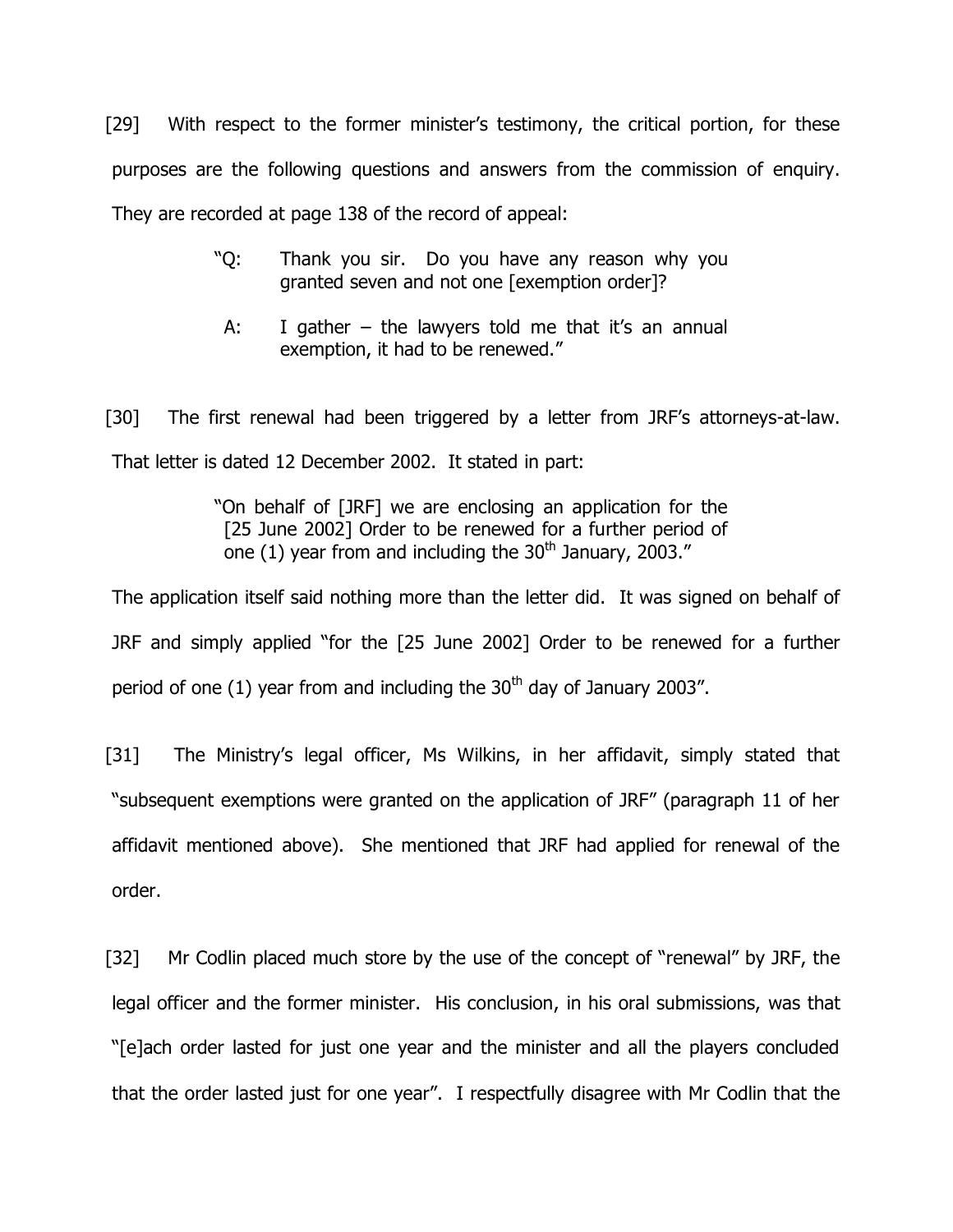use of the concept of "renewal" by the "players", in their correspondence, derogated from the interpretation, which I have accepted, of the 25 June 2002 order. The concept of renewal, in respect of that order, could equally apply to the transactions that JRF envisaged that it would negotiate in the ensuing year. I find, on the basis of a fair interpretation of the exemption order, that grounds (b) and (e) should fail.

# **Ground (c) - Whether the order sufficiently specified the transactions to satisfy the requirements of section 14 of the Act**

[33] The essence of Mr Codlin's complaint in this ground is that the failure of the exemption order, to identify the loans affected by it, meant that the order failed to comply with the provisions of section 14 of the Act. That failure, learned counsel submitted, meant that the exemption order was void. The defect in the 25 June 2002 order and its successors, Mr Codlin submitted during his oral submissions, was that, unlike a predecessor order, concerning the same failed institutions mentioned above, they did not allow a layman to "determine whether the order applied to him".

[34] The predecessor order was gazetted on 20 November 2001. It stated, in part:

"2. Loans or contracts entered into or security given for repayment thereof, being loans made by Blaise Building Society, Blaise Trust Company and Merchant Bank Limited and Consolidated Holdings Limited assigned to Financial Institutions Services Limited in accordance with the Schemes of Arrangement entered into by the said Blaise Building Society, Blaise Trust Company and Merchant Bank Limited and Consolidated Holdings Limited and their respective creditors and approved by the Supreme Court of Judicature of Jamaica on the 26<sup>th</sup> day of October 1995 pursuant to Suit No. E303 of 1995 and Suit No. E.305 of 1995 respectively, or contracts entered into thereby or security given thereto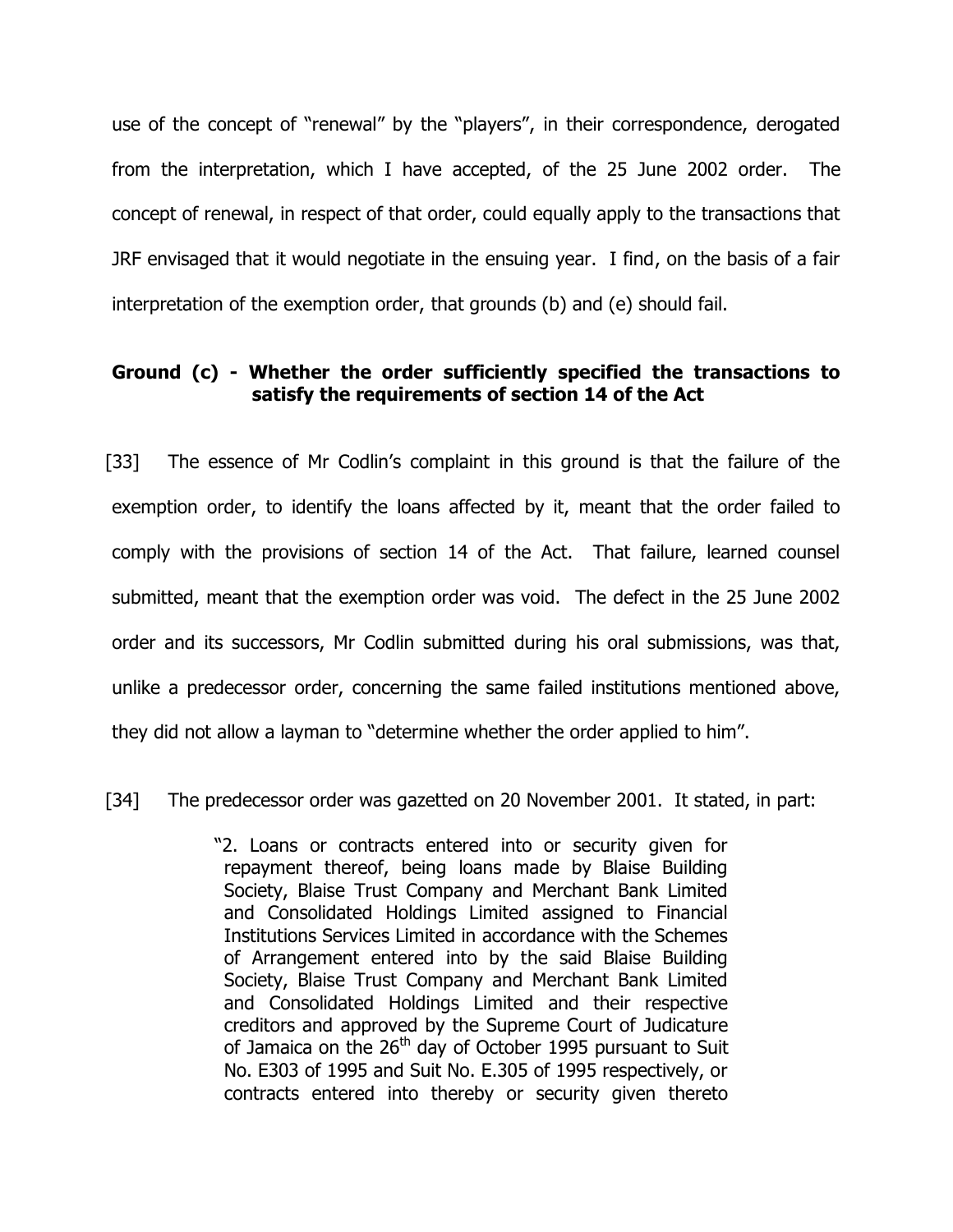(respectively) within one year from the coming into operation of this Order are hereby declared to be exempt from the provisions of the [Act]."

The references to specific institutions, on Mr Codlin's submission, allow persons to ascertain whether they were affected by that exemption order.

[35] Section 14(1) of the Act authorises the minister to issue exemptions. It states:

"Where the Minister is satisfied that it is in the public interest so to do, he may by order declare-

- (a) any loan or contract or security for the repayment of a loan specified in that order; or
- (b) any loan made, or any contract entered into, or any security for the repayment of a loan given by any person specified in that order,

to be exempt from the provisions of this Act, subject to such terms and conditions as may be specified in the order."

[36] There is nothing in that section, which requires an exemption order to identify, individually, the loans that the order affects. It can readily be seen from paragraph (b) thereof, that transactions may be identified by way of the party giving the loan or entering into the contract. The exemption order dated 25 June 2002 identifies the approximately, 23,000 loans, falling within its ambit, by way of reference to the entity to which the debt was then assigned. There is no requirement in the section for any greater specificity. I respectfully agree with the finding of Sykes J when he stated, at paragraph 13 of his judgment in **Jamaica Beach Park Ltd (In Receivership) and Another v Jamaica Redevelopment Foundation Inc and Another** 2005 HCV 01319 (delivered 17 June 2005), in respect of these exemption orders: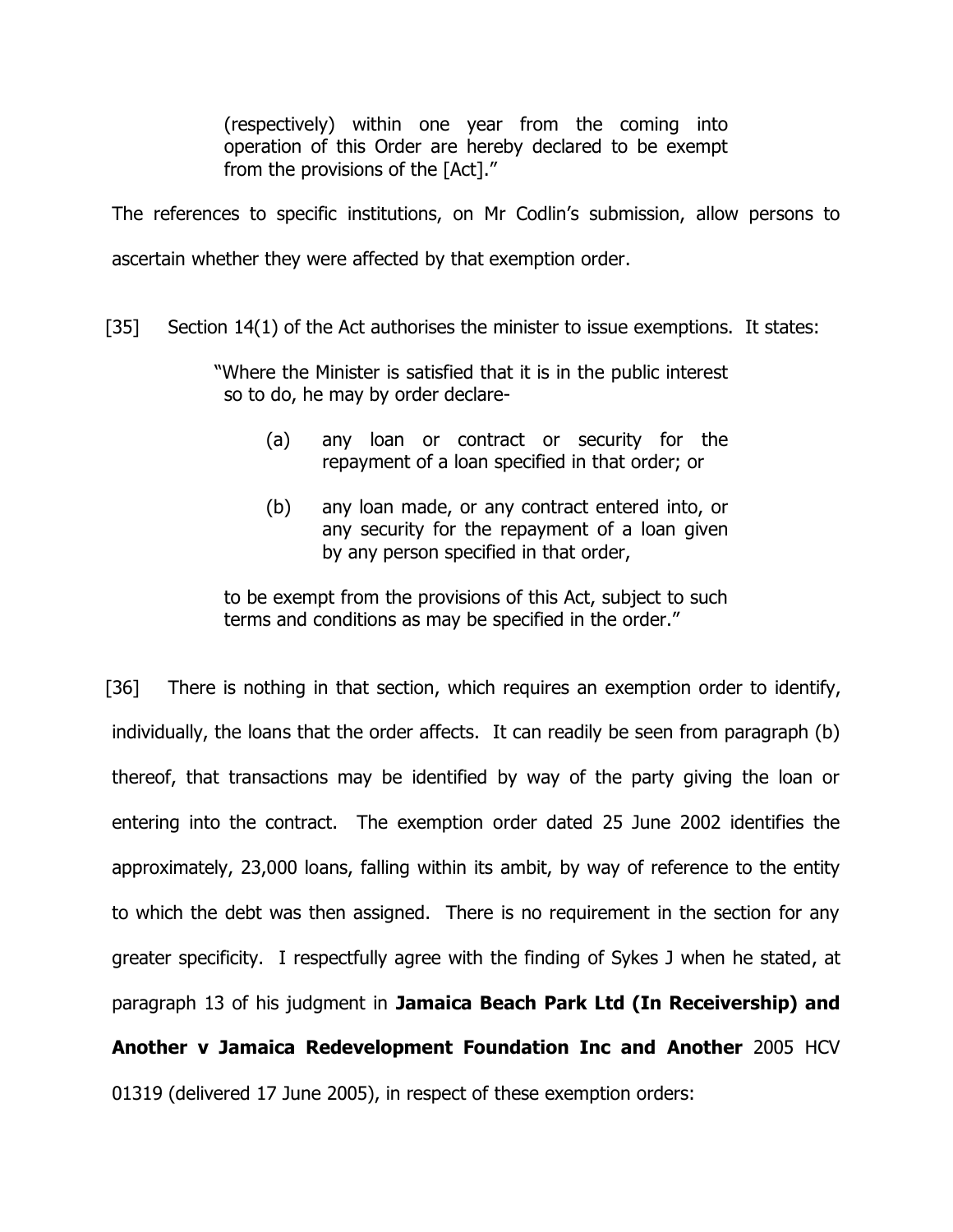"…I conclude that paragraph two of the orders clearly identifies the loans. In this case, it is not disputed that the loans made by [the failed financial institution] to [the claimant] have been acquired by JRF. No one was misled or confused or unable to identify the loans to which the order refers."

In the instant case, JRF had also informed Mr Levy that it had acquired his debt. He received notice of that acquisition in or about February 2002. This ground must fail.

[37] Although ground (c) fails, the question of when Mr Levy became aware of the existence of the exemption order also has relevance in respect of Mr Levy's delay in applying for judicial review. His reason for making his application so late was that he did not know, until 2008, that the debt had been exempted. The issue of delay will be considered in the analysis of ground of appeal (d).

# **Ground (d) - Whether the learned trial judge erred in finding that Mr Levy's application was unduly delayed**

[38] Having determined that the learned trial judge was correct in finding that the order which affected Mr Levy, was that made on 25 June 2002, the issue of delay becomes ripe for discussion. As was outlined above, rule 56.6(1) requires applications for judicial review to be made promptly. It states:

> "An application for leave to apply for judicial review must be made promptly and in any event within three months from the date when grounds for the application first arose"

[39] It is beyond dispute that Mr Levy's application, being made, as it was, in 2008, was, therefore, very late. He has complained that the learned judge erred in finding that the delay was "undue". Two issues arise from this complaint. The first is whether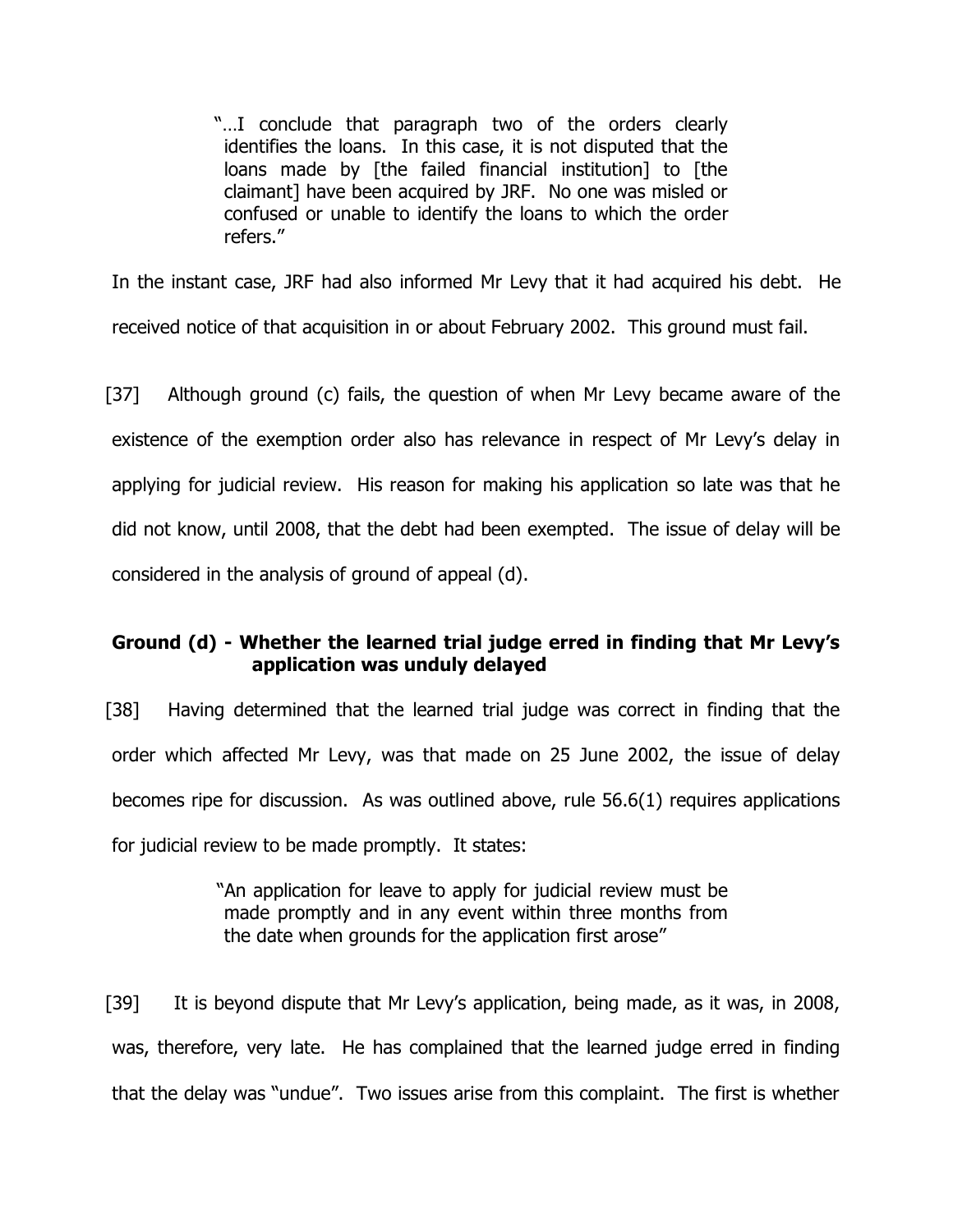it was open to the learned judge to consider the matter of delay and the second is whether, in arriving at her decision concerning the delay, her analysis of the evidence was flawed.

[40] It is to be noted that Mr Levy had, previously to the hearing before Williams J, been granted permission to apply for judicial review. The permission was granted pursuant to rule 56.6(2) of the CPR. That rule allows the court to "extend the time [to apply for judicial review] if good reason for doing so is shown". The granting of permission restricts, somewhat, the jurisdiction of the judge hearing the resultant application. **R v Criminal Injuries Compensation Board, ex parte A** [1999] 2 AC 330 is authority for the principle that if permission to apply for judicial review has been granted, it does not fall to the judge hearing the application, to re-open the question of whether the time for applying should be extended.

[41] In **Criminal Injuries Compensation Board**, Lord Slynn of Hadley, with whom the rest of the House of Lords agreed, considered the issue in the context of rules and legislation, similar in effect to rule 56.6 of the CPR. In order to better appreciate His Lordship's comments, it is necessary to quote rule 56.6(5):

> "When considering whether to refuse leave **or to grant relief** because of delay the judge must consider whether the granting of leave or relief would be likely to -

(a) cause substantial hardship to or substantially prejudice the rights of any person; or

(b) be detrimental to good administration." (Emphasis supplied)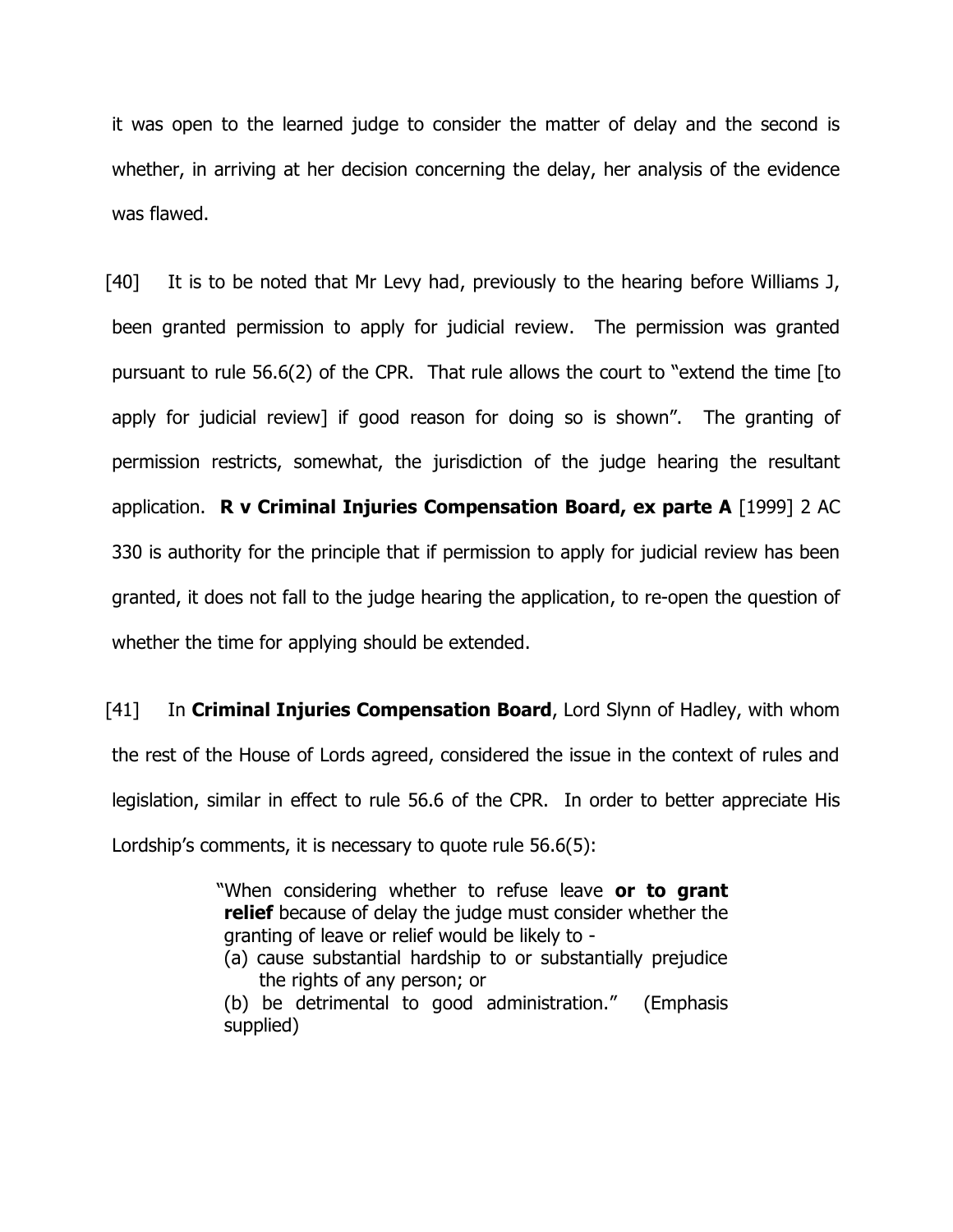The learned Law Lord, first, identified the relevant English rule (RSC 53 r 4) which provides, in part:

> "(1) An application for leave to apply for judicial review shall be made promptly and in any event within three months from the date when grounds for the application first arose unless the court considers that there is good reason for extending the period within which the application shall be made."

The similarity of that rule to rules 56.6(1) and (2) of the CPR is striking. Thereafter, he

quoted section 31(6) and (7) of the English Supreme Court Act 1981:

"(6) Where the High Court considers that there has been undue delay in making an application for judicial review, the court may refuse to grant - (a) leave for the making of the application; or (b) any relief sought on the application, if it considers that the granting of the relief sought would be likely to cause substantial hardship to, or substantially prejudice the rights of, any person or would be detrimental to good administration.

(7) Subsection (6) is without prejudice to any enactment or rule of court which has the effect of limiting the time within which an application for judicial review may be made."

[42] In addressing the effect of these provisions, Lord Slynn of Hadley said, at page 341 of the report, that the issue of the grant of leave to apply does not fall to be assessed at the substantive hearing. It is, however, open to the court, at the substantive hearing, to refuse relief. He said:

> "It seems to me that the two provisions produce the following result. (a) On an ex parte application, leave to apply for judicial review out of time can be refused, deferred to the substantive hearing or given. (b) Leave may be given if the court considers that good reason for extending the period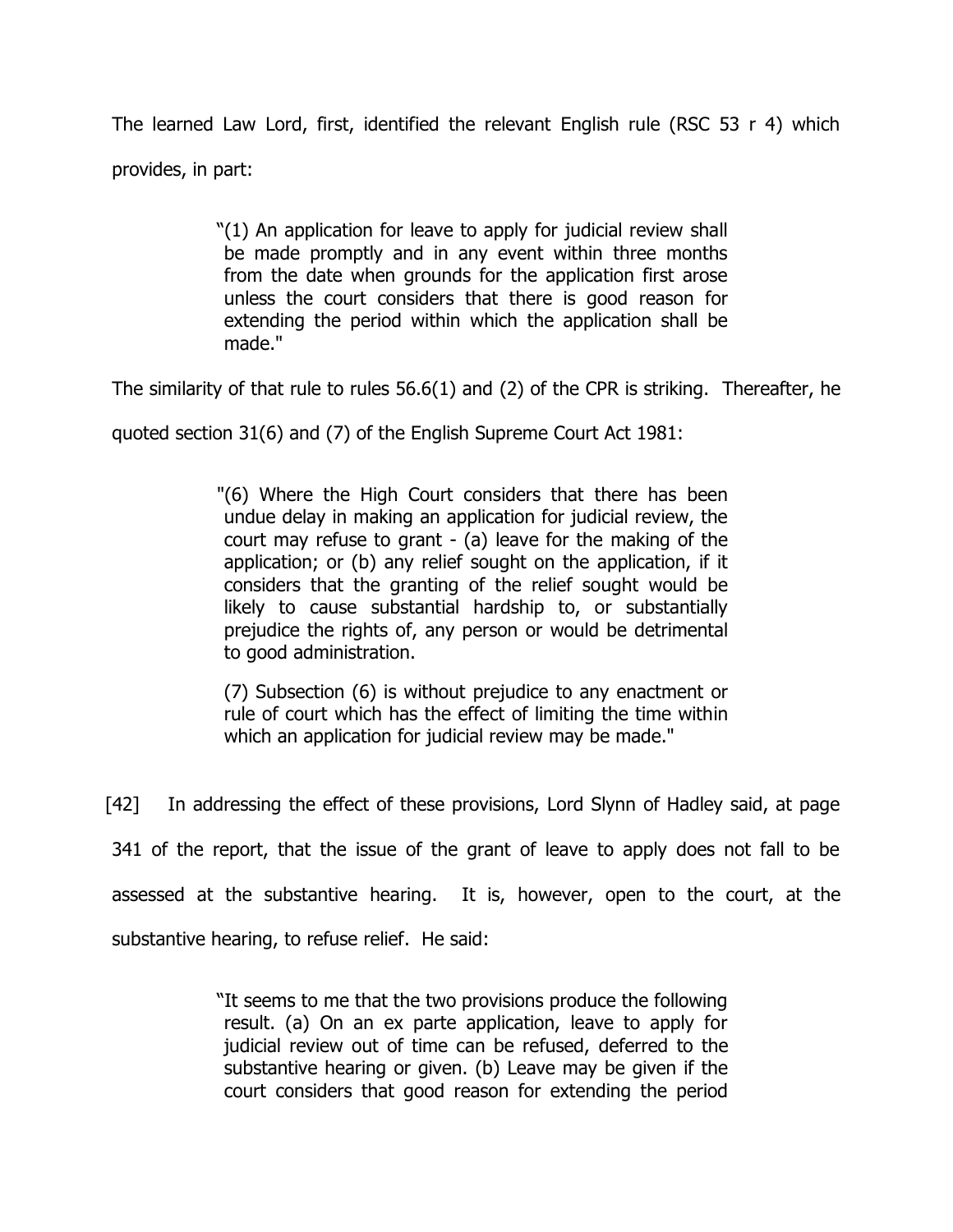has been shown. The good reason on an ex parte application is generally to be seen from the standpoint, as here, of the applicant....It is possible (though it would be unusual on an ex parte application) that if the court considers that hardship, prejudice or detriment to good administration have been shown, leave may still be refused even if good reason for an extension has been shown. (c) If leave is given, then an application to set it aside may be made, though as the Court of Appeal stressed, this is not to be encouraged. (d) **If leave is given, then unless set aside, it does not fall to be reopened at the substantive hearing on the basis that there is no ground for extending time under Ord. 53, r. 4(1)**. At the substantive hearing there is no 'application for leave to apply for judicial review,' leave having already been given. (e) Nor in my provisional view, though the matter has not been argued and the question does not arise here, is there a power to refuse 'to grant … leave' at the substantive hearing on the basis of hardship or prejudice or detriment to good administration. The court has already granted leave; it is too late to 'refuse' unless the court sets aside the initial grant without a separate application having been made for that to be done. **What the court can do under section 31(6) is to refuse to grant relief**. (f) If the application is adjourned to the substantive hearing, the question under both Ord. 53, r. 4(1) (good reason for an extension of time) and section 31(6) (hardship, prejudice, detriment, justifying a refusal of leave) may fall for determination." (Emphasis supplied)

[43] The judge, at the substantive hearing, may, therefore, consider the delay when deciding whether to grant the relief requested and may refuse the relief claimed, if the grant is likely to cause undue hardship or prejudice or would be detrimental to good administration (see rule 56.6(5) of the CPR). In **Caswell and Another v Dairy Produce Quota Tribunal for England and Wales** [1990] 2 AC 738, the House of Lords also considered the issue in the context of the very rule and legislation cited by Lord Slynn of Hadley.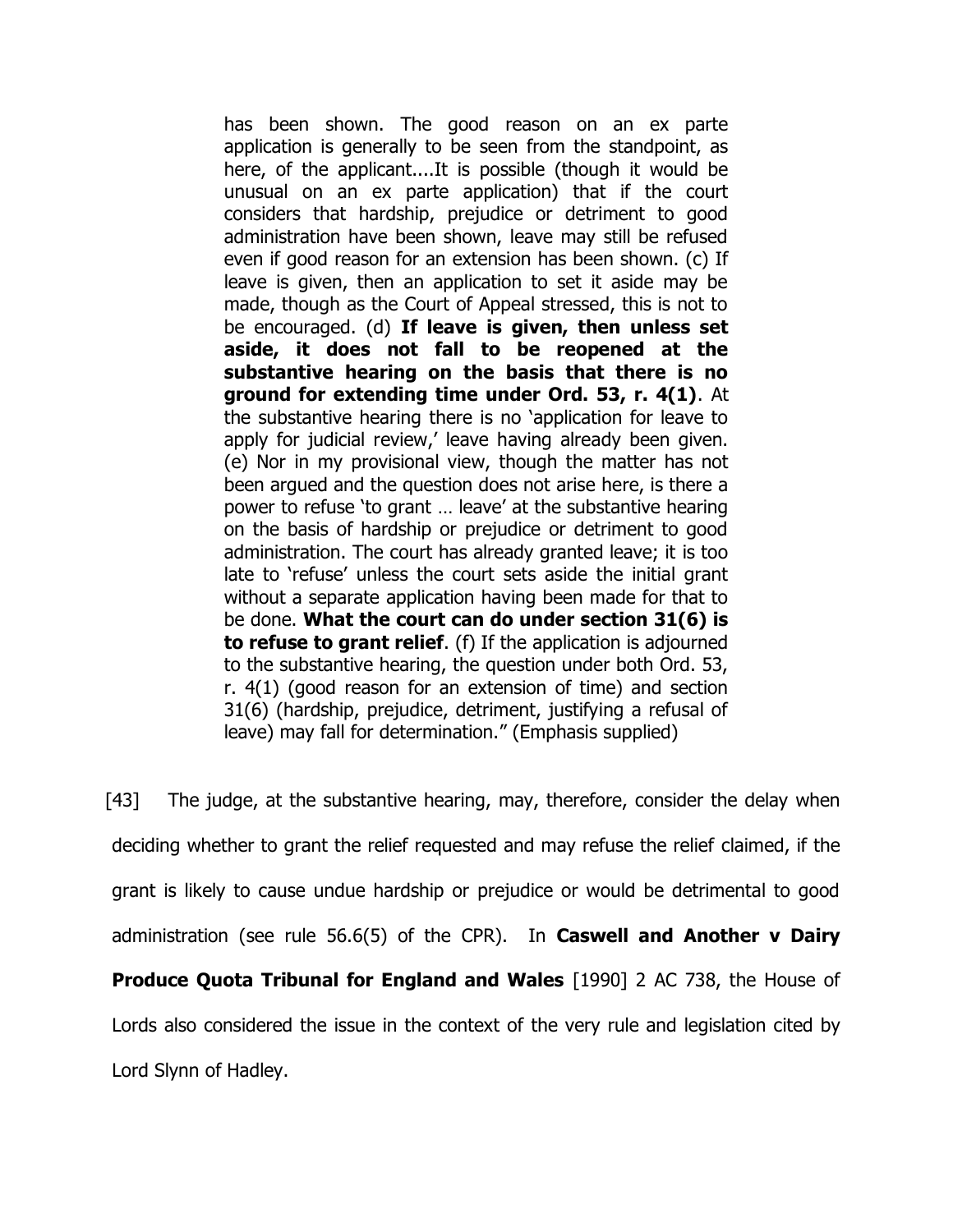[44] In **Caswell**, the court refused the relief claimed, in circumstances where the application had been made after "undue delay" (some 32 months). Although permission to apply had been granted, the judge, who made the grant, informed the applicants that the issue of delay would have to be dealt with at the hearing. The judge who heard the substantive application ruled that there had been a breach of the applicants' rights as they had complained. He, however, refused them the relief of certiorari and *mandamus* and limited the relief to a declaration. He did so because the relief claimed would have caused severe disruption to a number of other people who had benefited from other decisions that had been made subsequently to the impugned decision. The House agreed that a "very real problem" would have resulted if the relief claimed had been granted. It, therefore, saw no reason to interfere with the first instance judge's decision.

[45] Although in **Caswell**, the learned judge at first instance had considered the merits of the application prior to considering the matter of the appropriate relief, it appears that there is no obligation to consider the merits, if it is apparent from the circumstances that the issues of prejudice, hardship or good administration would preclude any relief being granted. No authority specifically addressing that point has been cited to us, nor has any come to my attention. As will be shown by the cases discussed immediately below, the approach has not been consistent.

[46] Mr Codlin, for example, cited the case of **R v Secretary of State for Foreign Affairs ex parte World Development Movement** [1995] 1 WLR 386; [1995] 1 All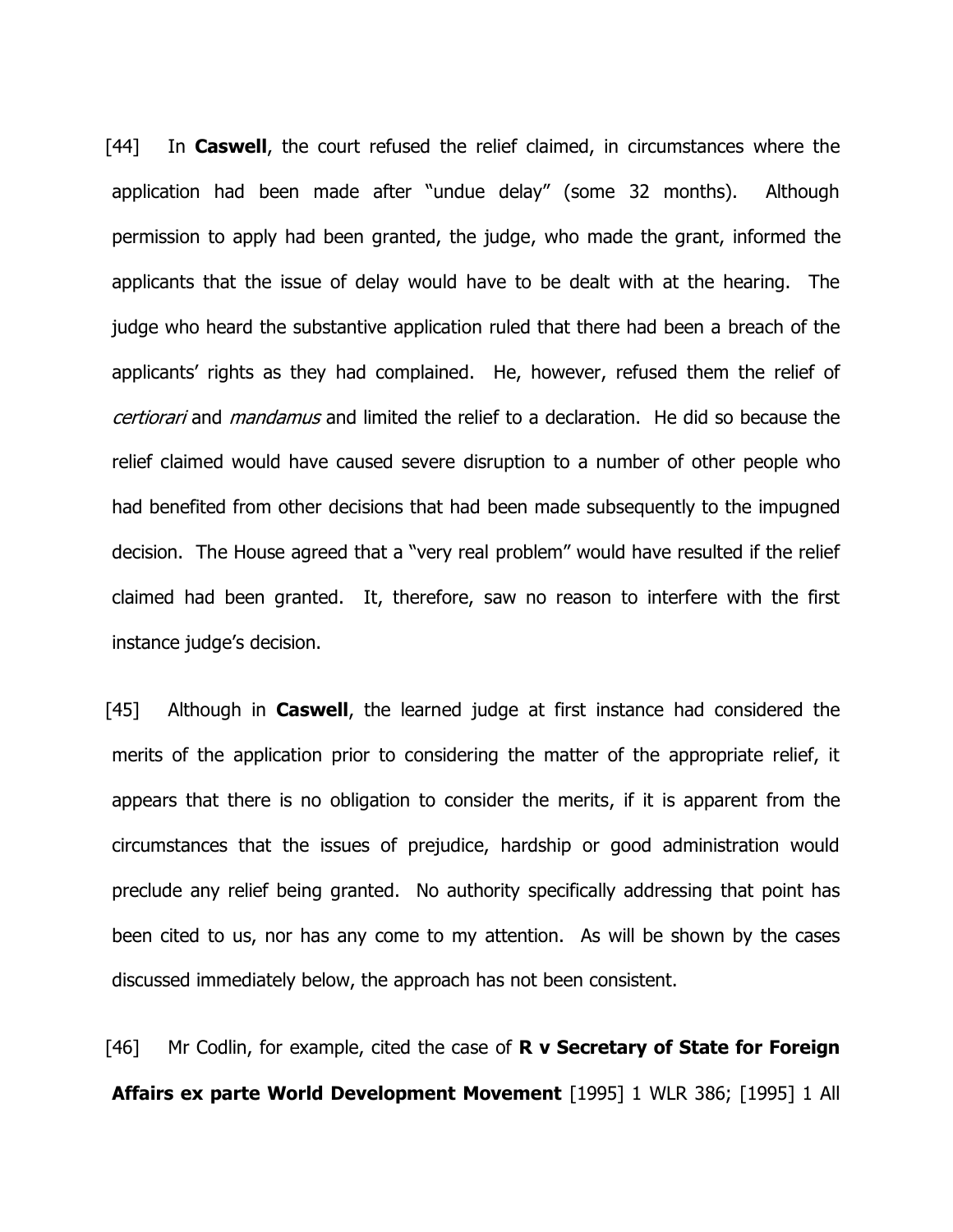ER 611 in support of the proposition that the merits of the application should at least be

balanced against the issue of delay (page 11 of the written submissions). In that case

Rose LJ addressed the issue of delay at page 627 of the latter report, thus:

"The final question is as to relief. It is not suggested by Mr Richards that delay is a bar.…**In any event, the general importance of the matter may itself be a reason for resolving the substantive issues, even where there has been delay** (see **R v Secretary of State for the Home Dept, ex p Ruddock** [\[1987\] 2 All ER 518,](http://www.lexisnexis.com/uk/legal/search/enhRunRemoteLink.do?ersKey=23_T15568456482&langcountry=GB&backKey=20_T15568456489&linkInfo=F%23GB%23ALLER%23sel2%252%25year%251987%25page%25518%25sel1%251987%25vol%252%25&service=citation&A=0.43844381400213617) [1987] 1 WLR 1482 per Taylor J).

For my part, I am entirely satisfied that there was good reason within Ord 53, r 4 for extending time, and that **the delay here provides no basis in itself for refusing relief under s 31(6) of the 1981 Act**...." (Emphasis supplied)

[47] It does not appear that His Lordship excluded the possibility that delay could trump the consideration of the substantive issues. What he did indicate is that the circumstances of that case required a resolution of the substantive issues, despite the delay. In **R v North West Leicestershire District Council and another, ex parte Moses** [2000] All ER (D) 526 a different approach was used, albeit at the stage of application for leave. In that case, in coming to the conclusion that delay precluded the consideration of the merits of the application, the court distinguished the **World Development Movement** case on the basis of the absence of prejudice. Simon Brown LJ said:

> "So far as domestic law is concerned, there are of course cases which recognise that the importance of the substantive issue raised is material to the exercise of the court's discretion with regard to delay. The well known cases of **R v Secretary of State for the Home Department ex parte Ruddock** [1987] 1 WLR 1482 and **R v Secretary of**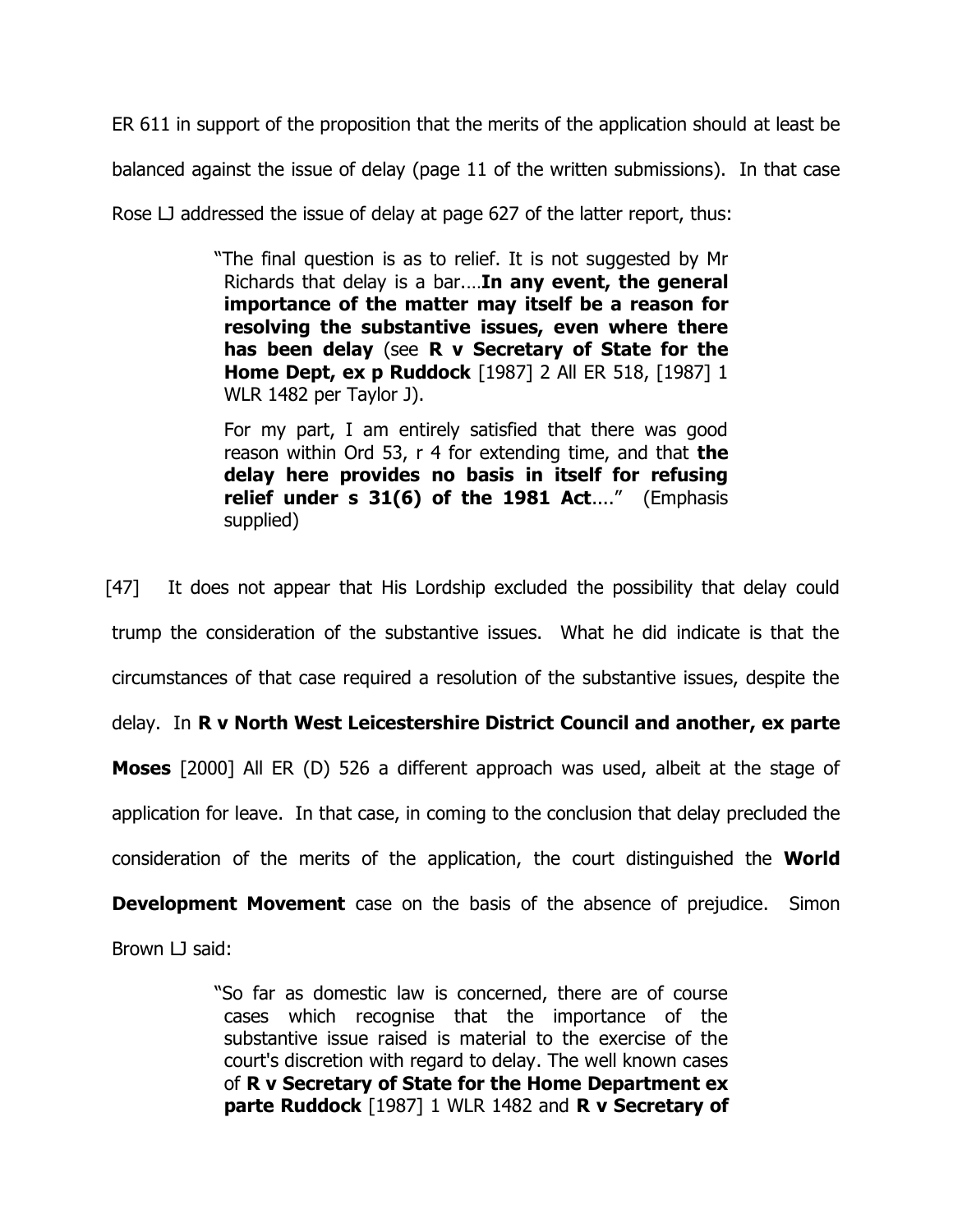**State for Foreign and Commonwealth Affairs ex parte World Development Movement** [1995] 1 WLR 3 86 are two such. In neither, however, was the delay remotely as long as here and nor was there any prejudice resulting from it."

[48] It is to be emphasised, however, that **North West Leicestershire**, which was cited by Mrs Minott-Phillips, was not a hearing of the substantive application, but the consideration of whether leave to apply should have been granted. There is no dispute that, at the leave stage, the issue of delay could preclude the consideration of the substantive issues. To that extent the case may be considered distinguishable.

[49] A reading of rule 56.6(5) does not seem to support Mr Codlin's position. The rule does not require the court to consider the merits of the application before deciding that the delay in applying prevents the grant of any relief. Indeed, it may be said that there are circumstances where, although leave to apply was granted, the prejudice, hardship or harm to good administration is so apparent that it would be a waste of the court's time to consider the merits of the application.

[50] In the instant case, Williams J considered rule 56.6(5), considered the decision in **Caswell**, considered the hardship that the belated grant of *certiorari* would cause and considered Mr Levy's explanation for the delay in applying. Having done so, she dismissed the application.

[51] It seems that the learned judge considered that the delay precluded the grant of any relief whatsoever and, on that basis, refused to consider the merits of Mr Levy's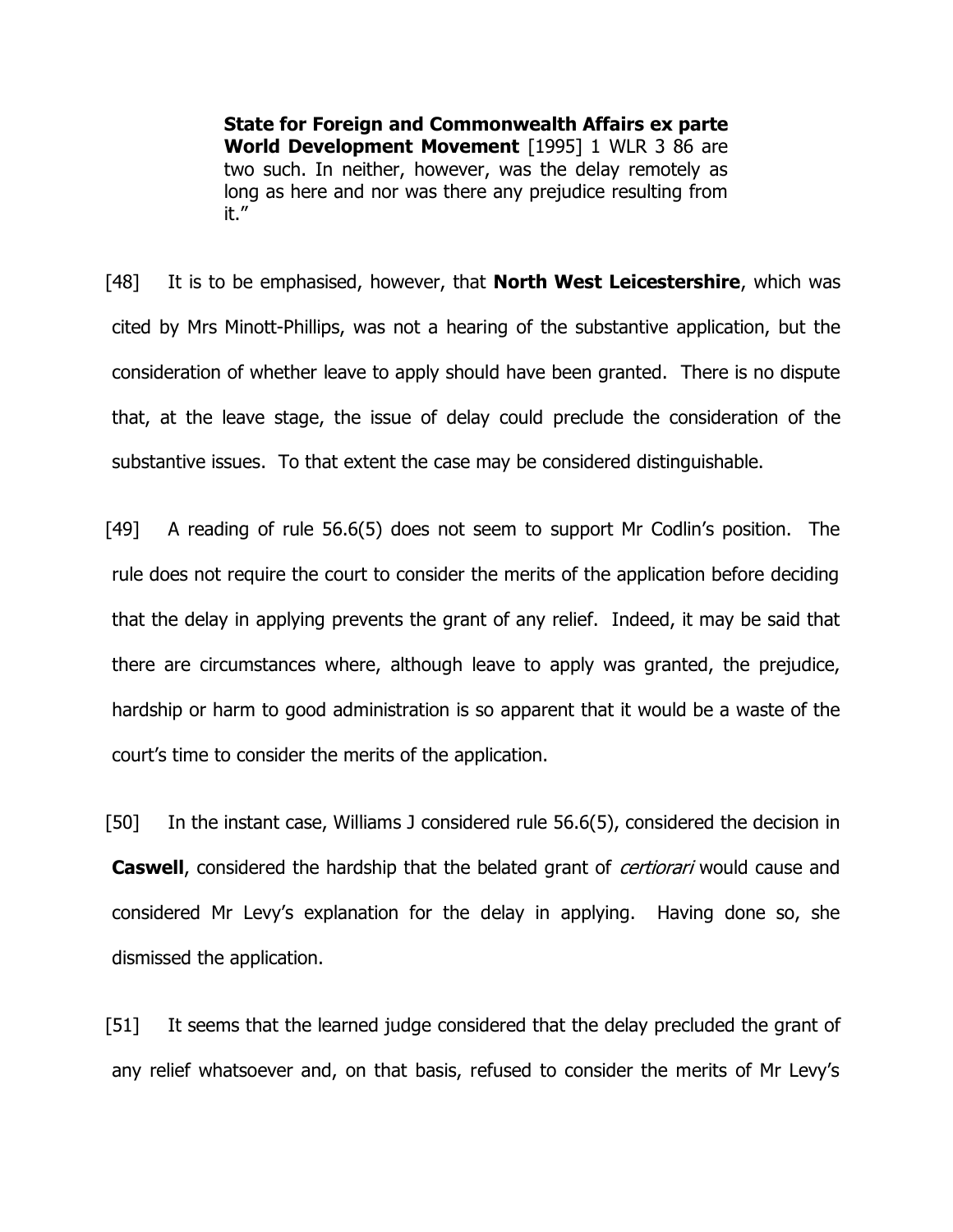application. I am led to that opinion by her reasoning at paragraph 109 of her

judgment. There she said:

"Mrs Minott-Phillips has noted that the relief sought would adversely affect the rights of [JRF]. They have carried out their mandate to recover the monies due under the loans and debt portfolios they had acquired.

They acted in the belief that the exemptions afforded the original lenders would be passed on to them. If some six (6) years after they had first been given protection from claims by borrowers arising from the requirements of the Act they were to lose such protection, they would be exposed to substantial hardship.

The argument is compelling and convincing."

[52] Those words are reminiscent of the following quote from the judgment in **R v** 

**Bassetlaw District Council ex parte Oxby** [1998] PLCR 283 that was cited in **North** 

**West Leicestershire**. In rejecting the arguments of developers, who stood to benefit

from a certain planning approval, that they would be prejudiced by judicial relief

quashing that approval, the court in **Bassetlaw District Council** stated, in part at

pages 302 – 303 of the PLCR report:

"The answer would be different if the planning consent was one which should in any event have properly been granted or where at least it appears that that might be the case. **Similarly, the position would be different if there had been a material change of position on the part of an affected party on the faith of the consent being valid**." (Emphasis supplied)

[53] Based on these principles, Williams J, having decided that the relevant order was that granted on 25 June 2002, was entitled to consider the following question: "Having regard to the delay, would the grant of relief produce such hardship or prejudice or be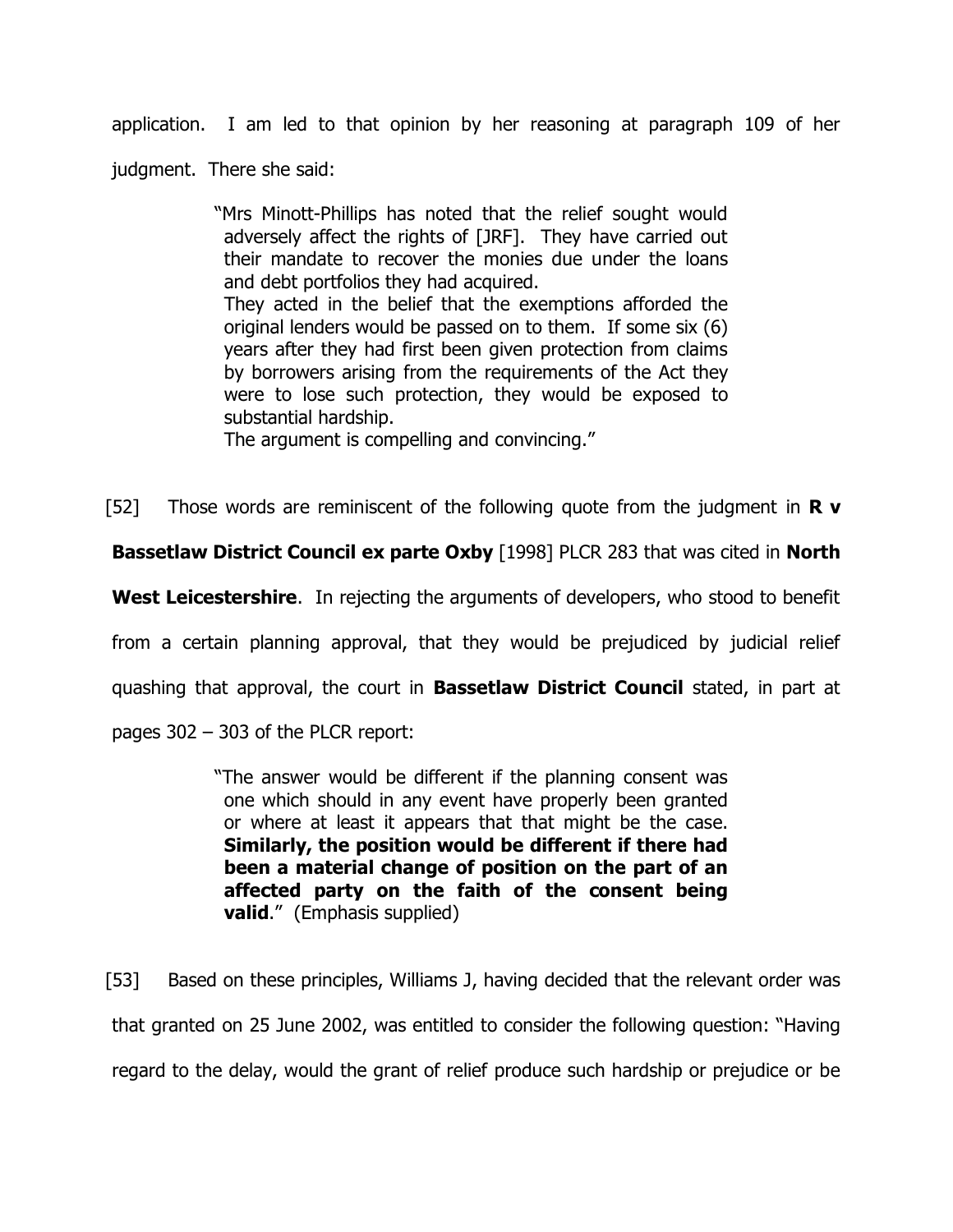so detrimental to good administration that the application ought to be refused?" That question could be asked in priority to any other question raised in the instant case. It need not have been the only question asked, but could be so if, on deciding that the claim had been filed very late, the learned judge was of the view that the consequences of delay would be such that no relief could properly be granted.

[54] I find that the circumstances of the instant case justified Williams J's approach. The situation is that for at least six years, up to the date of the filing of the claim, JRF had operated on the basis that the exemption orders were valid. There are some 23,000 debtors involved. Some of the debts must have been repaid. The properties of some debtors, such as Mr Levy, have been sold in an attempt to liquidate the debts. No further exemptions have been granted since 2008.

[55] It is patent, that even relatively minor relief, if relief were deserved, by way of a declaration that these exemption orders were invalid, would result in mammoth upheaval. It would most likely generate a tsunami of litigation that would engulf this country's already overburdened court system. Individuals who have been adversely affected over the past ten years, would sue seeking to recover money had and received or damages for the wrongful sale of their respective properties. The likely defendants would be JRF and the Minister of Finance. The resultant hardship and prejudice to those parties would be horrendous. The situation would cause substantial detriment to good administration. Those results would preclude the grant of any form of relief. In light of such calamitous consequences, why then would the court embark on a futile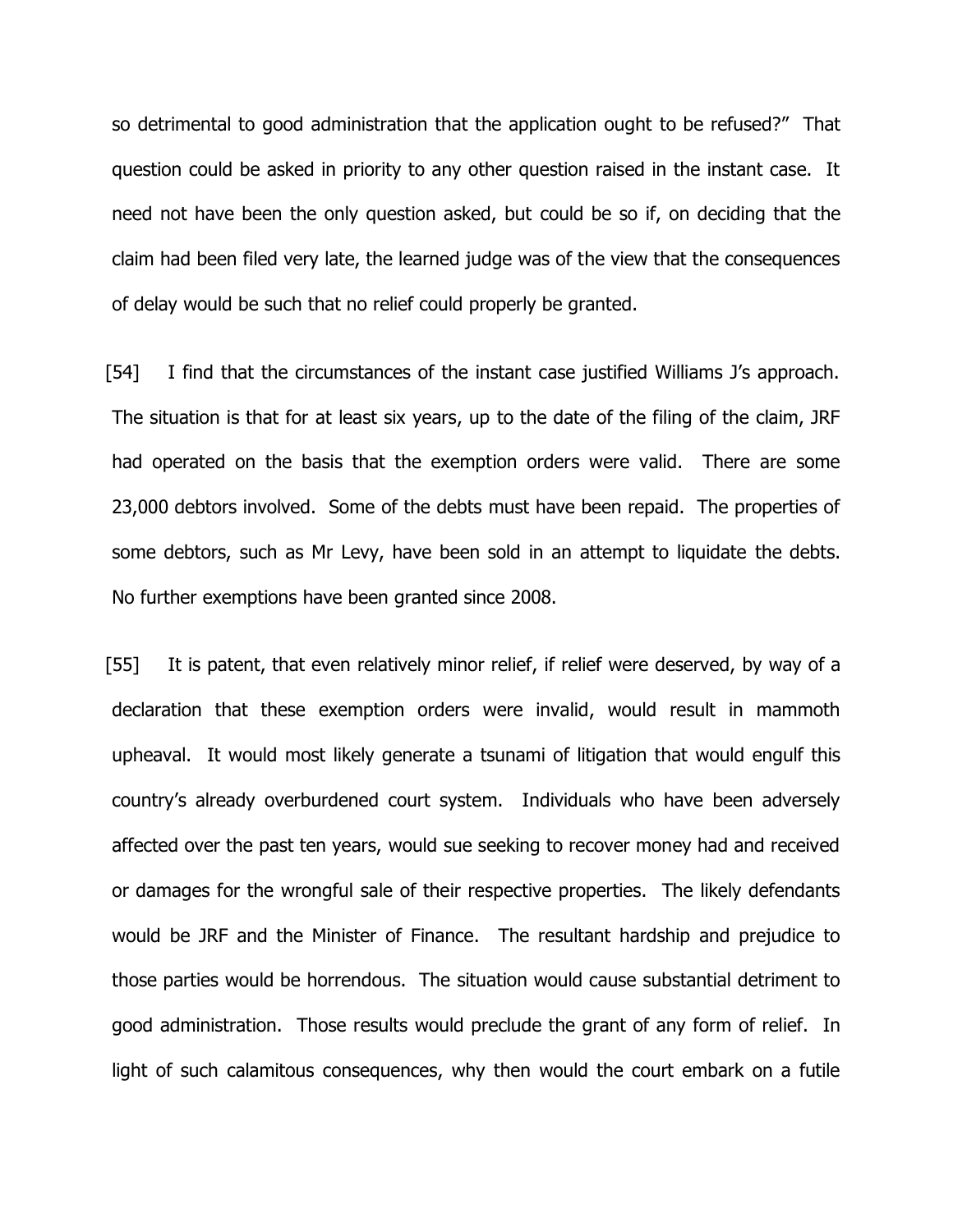exercise of considering the merits of the claim? For these reasons, I find that Williams J was entitled to consider the effect of the delay to the exclusion of the merits of the substantive application.

[56] In light of the finding that the relevant order was that made in 2002, I need not assess, in any detail, the learned judge's consideration of Mr Levy's attempt at convincing her that his application was not inordinately late. Mr Codlin had approached this aspect of his submissions on the platform that it was the 2008 exemption order that was relevant. On that basis, he argued that the learned judge's assessment of the evidence was incorrect and that Mr Levy was only a few months late.

[57] In the instant case, Mr Levy has asserted that he did not know that the exemption order affected him. He stated in his affidavit in support of the application that it was in or about February 2008 that he became aware of the existence of the exemptions.

[58] Finding, as I have, that Mr Levy was over six years late, the argument, concerning whether he knew or did not know of the exemption order by February 2008, becomes irrelevant. In my judgment, the long delay in this case is plainly inexcusable. Mr Levy knew, from as early as February 2002, that his loan had been acquired by JRF. He had been alerted that JRF was charging interest at the rate of 50 percent per annum compounded at monthly rests, he had been in communication with JRF though his attorneys-at-law since that time and the first relevant exemption order was gazetted on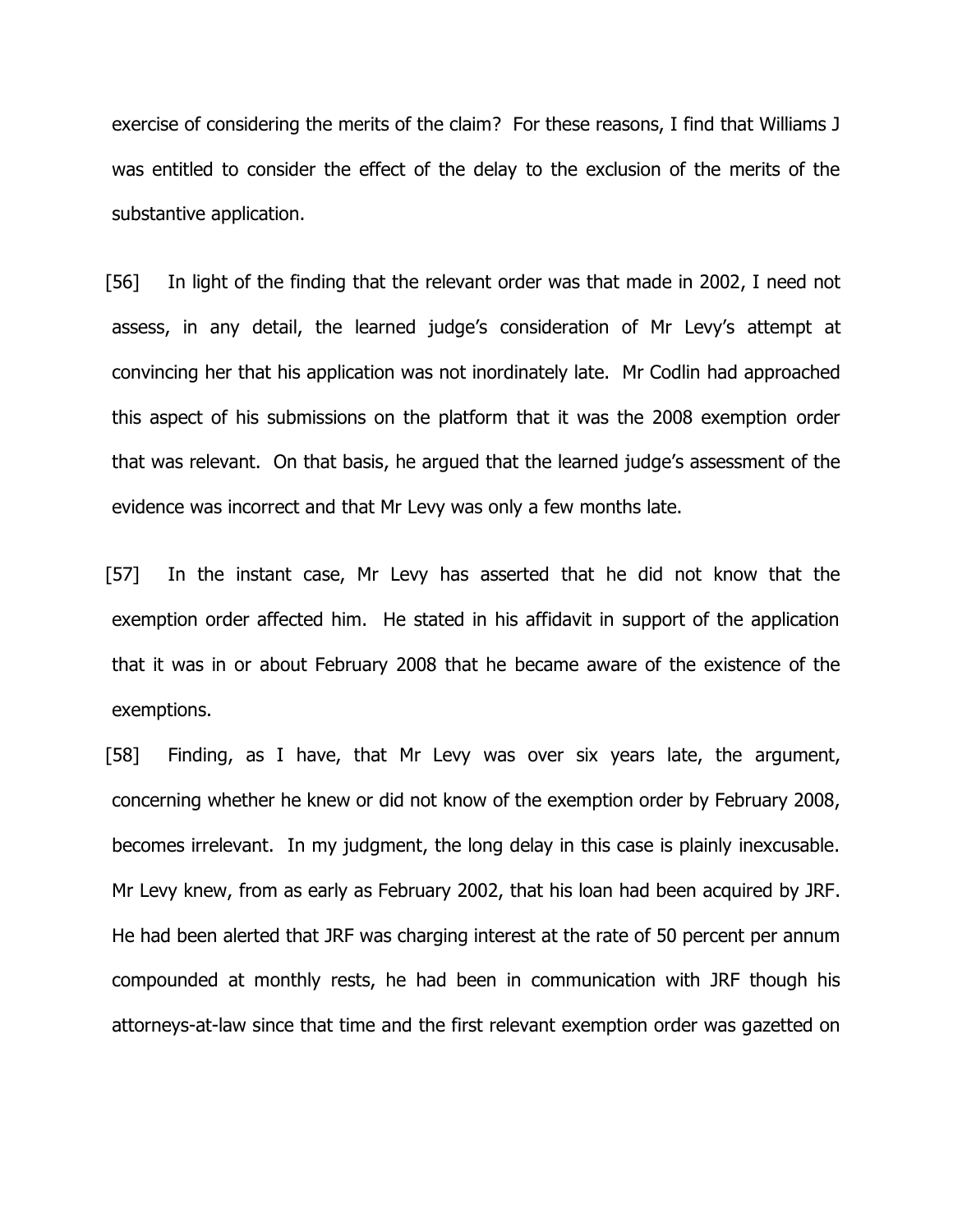25 June 2002. I, like Williams J, reject any proposition that Mr Levy's claim was not attended by undue delay.

[59] I find that Williams J was right to have rejected his explanation of ignorance. Based on the above, I need not discuss ground (f) concerning the findings, or lack thereof, based on the merits of the claim.

# **Conclusion**

[60] A fair construction of the exemption orders granted by the Minister of Finance is that the exemption order that affected Mr Levy was that dated 25 June 2002. As a result, his application for leave to claim judicial review was several years in excess of the three months allowed, by rule 56.6(1) of the CPR, for bringing such claims. The fact that Mr Levy had been granted leave to file his claim for judicial review prevented the learned judge, at the hearing of the substantive application, from considering whether leave should have been granted. It did not, however, prevent that judge from finding that the delay was such that no relief should be granted. She was entitled to do so, on the basis that relief would have caused severe substantial hardship or substantial prejudice to a person affected or would have been detrimental to good administration (rule 56.6(6)).

[61] In the instant case, JRF had acted, for at least six years, on the basis that the exemption orders were valid. Williams J was correct in finding that JRF would have suffered severe prejudice and hardship if any relief, whatsoever, had been granted. The number of debtors and the expanse of time involved, would have alerted her, as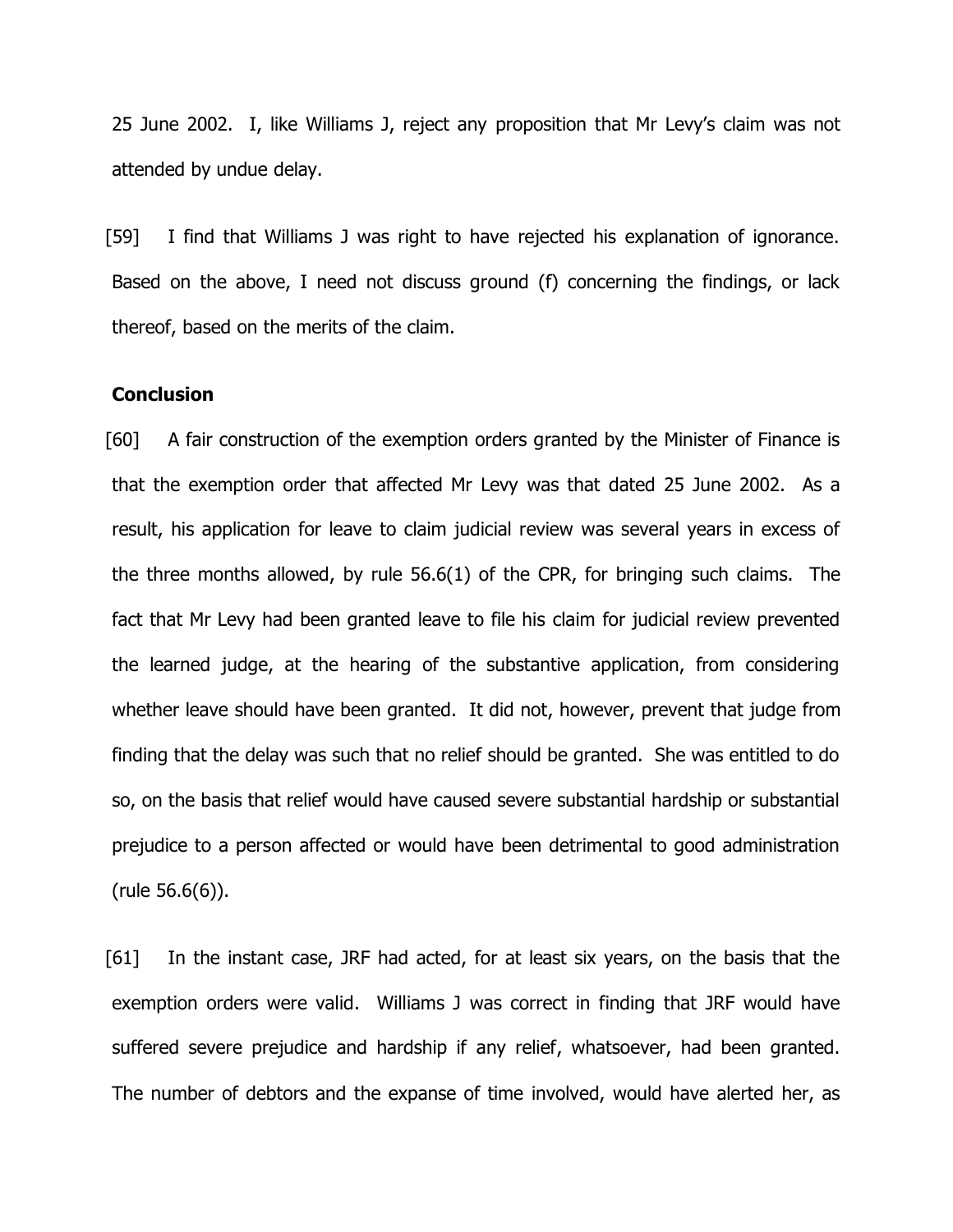soon as she had decided that the 2002 order was the relevant order, that any grant of relief could trigger a vast number of claims against JRF and also the Minister of Finance. This was a classic case of the mischief that rule 56.6(6) was designed to prevent.

[62] In the circumstances, Williams J was entitled to refuse the relief without considering the merits of the substantive claim. To have embarked on that journey would have been an exercise in futility. These courts do not act in vain.

[63] For those reasons, I would dismiss the appeal and affirm the judgment of Williams J. In the circumstances, I need not consider the additional or alternative grounds contained in the counter-notice of appeal filed by JRF that concerned the merits of the substantive application. I am obliged, however, to consider the question of costs.

#### **Costs**

[64] The guidance as to the appropriate order for costs in respect of applications for judicial review is to be found in rule 56.15(5) of the CPR. It states:

> "(5) The general rule is that no order for costs may be made against an applicant for an administrative order unless the court considers that the applicant has acted unreasonably in making the application or in the conduct of the application."

[65] Counsel for the JRF have argued that costs should be awarded against Mr Levy because he has acted unreasonably in making the application and during the course of the application. They contend that this application came on the heels of another claim